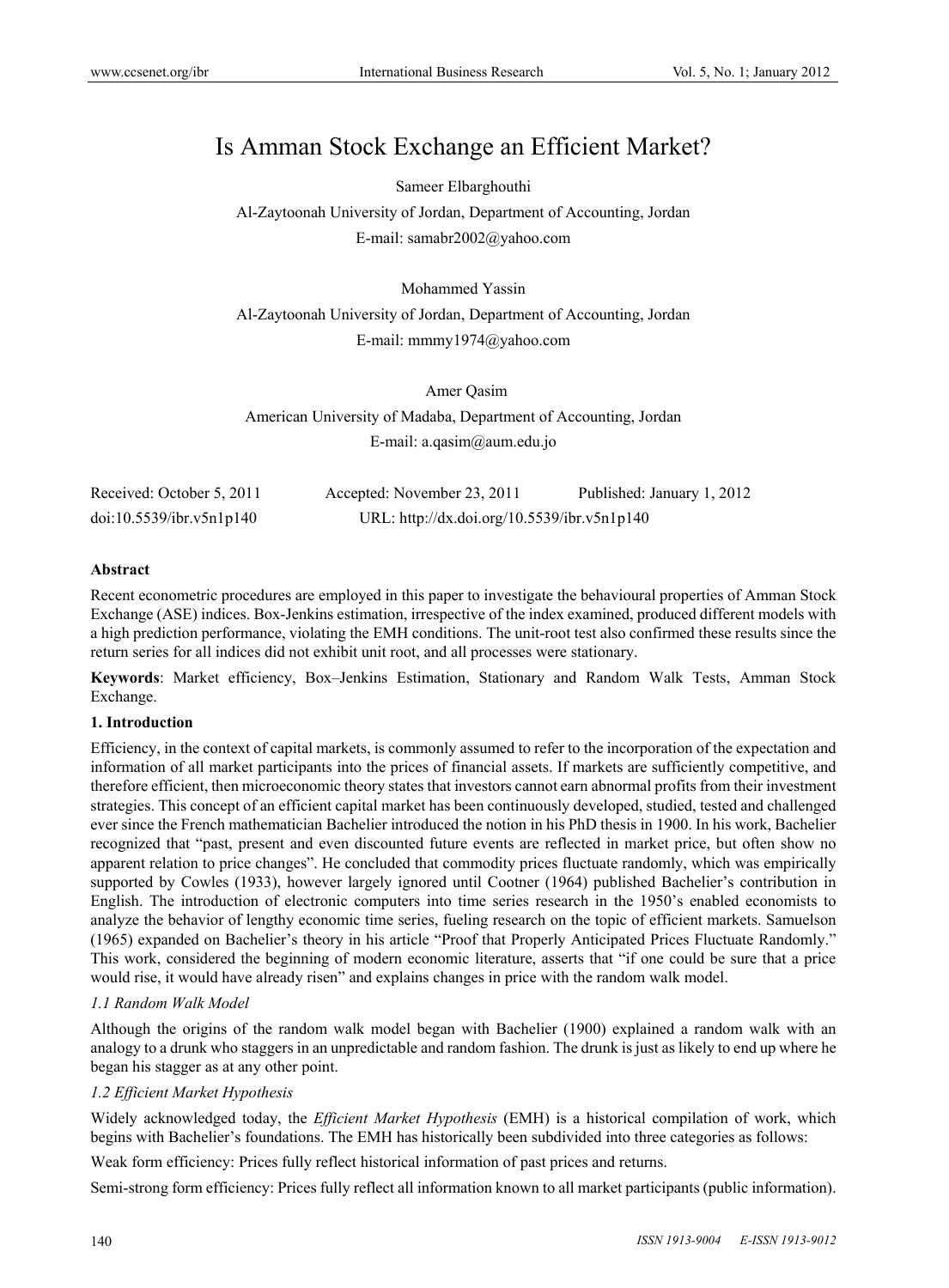Strong form efficiency: Prices fully reflect all information known to any market participant (public and private information). From this idea of information sets, Fama (1970) assembled a comprehensive review of theoretical and empirical evidence of market efficiency in which he deems an efficient market as "a market in which prices always 'fully reflect' available information."

In an efficient market, trading on available information fails to provide an abnormal return. In order to prove or disprove the EMH, a model of "normal" returns must be specified against which the actual returns can be compared. Abnormal returns, the difference between the return on a security and its expected return, are forecasted using the chosen information set. If abnormal returns are found to be unforecastable or "random", the EMH is not rejected. To clarify, abnormal returns should not be confused with excess returns, which are defined as the difference between the actual return and the risk-free rate. Implicit to the EMH is the precondition that the cost of information acquisition and trading are equal to zero. However, these costs are clearly positive, driving Fama (1991) to revise his definition of the EMH to a weaker and economically more sensible version stating "prices reflect information to the point where the marginal benefits of acting on information (the profits to be made) do not exceed marginal costs." Most recently, Fama (1998) modified his definition once again, an adjustment which spawned from the growing body of empirical research of all three forms of the EMH. This definition states that in an efficient market "the expected value of abnormal returns is zero, but chance generates deviations from zero (anomalies) in both directions."

# *1.3 Literature Review*

Emerging stock markets have recently attracted increasing attention from both researchers and investors. The great interest is not surprising because during early nineties growth of emerging markets are remarkable. Besides its phenomenal growth, emerging market attracts their low correlation with major developed stock markets, and also stock returns in many emerging markets are noticeable more predictable than developed stock markets because of exhibiting systematic patterns.

El-Erian and Kumar (1995) found some departures from weak-form efficiency in Middle Eastern stock markets, but emphasise the serial dependence is sufficiently weak that it likely has little value in predicting future prices. Their finding is consistent with that of Butler and Malaikah (1992), who found statistically significant autocorrelation in the stock markets of Kuwait and Saudi Arabia. Nourrrendine and Kababa (1998) has also examined the behavior of stock prices in the Saudi Financial Market, seeking evidence for weak-form efficiency, but found that the market is not weak-form efficient. Poshakwale (1996) investigated the weak form efficiency and the day of week effect in the Bombay Stock Exchange using runs test and serial correlation coefficient tests. The results of runs test and serial correlation coefficient tests indicate a nonrandom nature of the series and, therefore, violation of weak form efficiency in the BSE. The other null hypothesis that there is no difference between the returns achieved on different days of the week is also rejected as there is clear evidence that the average returns are different on each day of the week. Mobarek (2000) examined the weak-form efficiency in Dhaka Stock Exchange using the daily price indices of all the listed securities on the DSE for the period 1988 to 1997. The results of both non-parametric tests (Kolmogrov –Smirnov normality test and run test) and parametric tests ( Auto-correlation test, Auto-regression, ARIMA model ) provided evidence that the share return series do not follow the random walk model, and the significant autocorrelation co-efficient at different lags reject the null hypothesis of weak-form efficiency.

Moustafa (2004) examines the behavior of stock prices in the United Arab Emirates (UAE) stock market using daily prices of 43 stocks included in the UAE market index for the period October 2, 2001 to September 1, 2003. He finds that the returns of the 43 stocks do not follow normal distribution. However, the results of runs tests show that the returns of 40 stocks out of the 43 are random at 5% level of significance. Although the UAE stock market is newly developed and it is still very small, also suffering from infrequent trading, according to his results, the UAE is found to be weak-form efficient.

Pandey (2003) analysed the efficiency of the Indian stock markets by using three Indian stock indices to test the efficiency level in Indian stock market and the random walk nature of the stock market by using the runs test and the Auto Correlation Function ACF (K) for the period from January 1996 to June 2002. The study found that the series of stock indices in the Indian stock market biased the random time series and do not confirming the Random Walk Theory.

Sharma et al. (2009) examined the weak-form efficiency of eleven (11) securities listed on the BSE using weekly data from July 2007 to October 2007 by employing runs test and auto-correlation tests. The study concludes that the BSE is weak-form efficient and the stock prices are having very scrimpy effect on future prices which implies that an investor cannot reap out abnormal profits as the current share prices already reflect the effect of past share prices.

Pradhan et al. (2009) in their paper tried to examine the Efficient Market Hypothesis (EMH) in its weak - form by employing the unit root test on the sample of daily stock returns of National Stock Exchange (NSE) and Bombay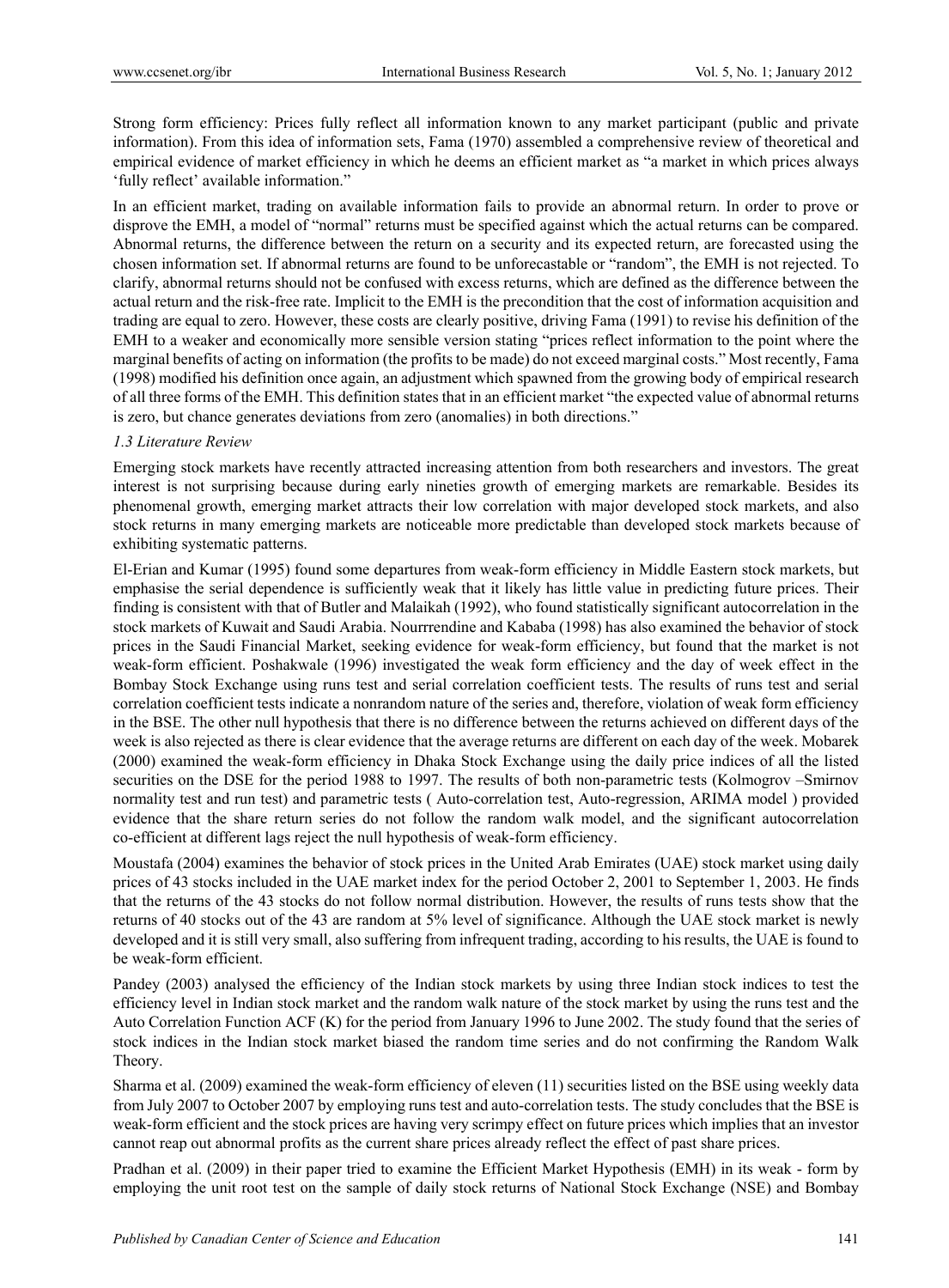Stock Exchange (BSE). The sample period lies between Jan.2007 to Jul.2009. The study reveals that Indian Stock market is not weak - form efficient.

Worthington and Higgs (2004) find that Germany and Netherlands are weak form efficient under both serial correlation and runs tests, while Ireland, Portugal and the United Kingdom are efficient under one test or the other. Thus, rests of the markets do not follow a random walk

Tas and Dursonoglu (2005) have confirmed the inefficiency result for Turkey using daily stock returns of ISE 30 indices from the period 1995 to 2004. Dickey-Fuller unit root and runs tests were used in their studies and the results of both tests reject random walk hypothesis in ISE.

Akinkugbe (2005) finds stock markets in Botswana to be weak and semi-strong form efficient. His data includes 738 weekly observations for the period June 1989 to December 2003. Autocorrelation, and Augmented Dickey-Fuller and Phillip-Perron unit root tests were used to investigate the weak form of EMH in Botswana stock exchange. In his study, autocorrelation test show evidence of no serial correlation and the results of both unit root tests indicate a stationary process for stock returns, therefore implying weak-form efficiency.

Using the serial correlation, runs and unit root tests Abeysekera (2001) indicates that the Colombo Stock Exchange (CSE) in Sri Lanka is weak-form inefficient. His data include daily, weekly and monthly returns of the Sensitive Share Index (based on market prices of 24 blue-chip companies listed on the CSE) and a 40-security value weighted index for the period January 1991 to November 1996. The results of three tests consistently reject the random walk hypothesis.

(Abraham et al. 2002) they all use variance ratio tests and runs test on the financial data of different countries for testing random walk hypothesis and found week form efficient these markets are and follow a random walk.

Hassan et al. (2006) conduct a test of efficiency in seven European emerging stock markets. They use International Finance Corporation's weekly stock index data for the period December 1988 through August 2002. Several methods used in their studies including Ljung-Box Q-statistic, runs, and variance ratio tests. According to their results, except Greece, Slovakia, and Turkey, markets in Czech Republic, Hungary, Poland and Russia are found to be unpredictable.

Dragotă et al. (2009) analyze the returns of 18 stocks listed at the BSE first category and of the Romanian capital market indices.11 the stocks and indices are monitored from their listing (respectively the indexes construction) date to the end of 2006. Dragotă et al. (2009) focus on the weak form efficiency, according to which all of the past prices information is incorporated into the current price and, consequently, there could not be obtained systematic abnormal returns based on historical information on prices. The investigation on the weak form of the efficient market hypothesis is based on the following tests of the random walk hypothesis: the Cowels-Jones test, the runs test and the Multiple Variance Ratio – MVR – approach.

Filis (2006) tested the efficiency level of ASE by performing several tests for the period 2000-2002. These include unit roots (ADF) runs and GARCH effects tests. Furthermore he used the Wilcoxon Signed Rank test for the equality of implied versus historic volatility. He rejected the semi-strong form of efficiency as he found evidence of volatility clustering whereas he accepted the weak form as he found that the returns for this period followed a random walk.

Briefly, the previous studies cannot support or contradict the weak form efficiency in emerging markets. Much work must be conducted to investigate price dynamics in emerging markets. It is interesting to find if ASE is weak-form efficient and to what extent, and to explore the return generating process by using serial correlation and runs tests.

# *1.4 Data*

Data tested comprised of the daily prices of the five indices in ASE from 1<sup>st</sup> January 2000 to 31<sup>st</sup> December 2008.

# **2. Box – Jenkins Estimation**

The Box-Jenkins method of forecasting uses an iterative approach. A number of competing models are identified and estimated through following the next five steps, then the simplest (the one with the smallest number of parameters) and most well performed of these models is selected (Refer also to Appendix 4).

• The first step is to difference the prices series of the indices in order to get stationarity (autocorrelation for price levels indicates non-stationarity). The price changes (first differences of price levels) are more likely to be stationary and hence are investigated (more details for stationarity is presented in Section 6.3).

 $\bullet$  The second step is to examine the autocorrelation function (AC) and partial autocorrelation function (PAC) of the data in order to identify the appropriate orders of the AR and MA components. If the autocorrelation function dies off smoothly at a geometric rate, and the partial autocorrelations were zero after one lag, then a first-order autoregressive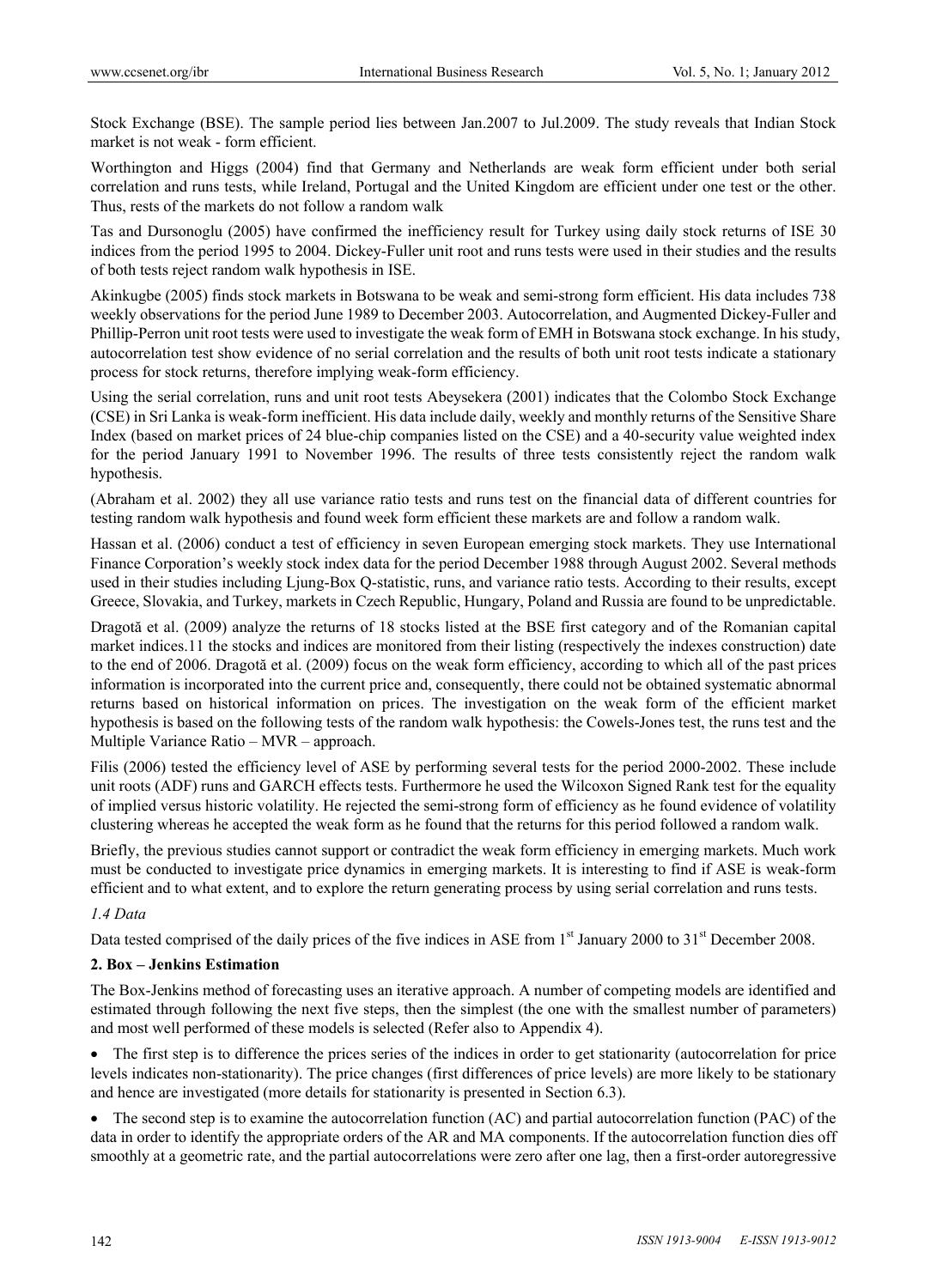model would be suggested. Alternatively, if the autocorrelations were zero after one lag and the partial autocorrelations declined geometrically, a first-order moving average process would come to mind (Madala, 2001).

• The third step is the estimation of the ARMA model. Different forms of ARMA model are investigated; and in order to test the significance of the estimated parameters, *t* ratios are applied. If higher orders of the estimated parameter prove to be insignificant, then the significant lower order is considered adequate to describe the process. Insignificant parameters are dropped from the model. The randomness of the residuals of the estimated models is then examined. Hence, the disturbance term must be random if the model is correctly specified. The Akaike Information Criterion (AIC) and the Schwartz Bayesian Criterion (SBC) are used to decide the order of the model by choosing the model which has the minimum AIC and SBC (Refer to Appendix 4). The Ljung Box Q-statistics test for autocorrelated disturbances was also applied; these show that the residuals for the chosen models are uncorrelated. On the other hand, the ARCH LM test indicates heteroscedasticity in the disturbance and a strong ARCH effect in all models. Changes in variance also, referred to as conditional heteroscedasticity or stochastic volatility, can be attributed to variations in the amount and importance of relevant price information. This issue will be investigated in more detail in Section 6.4. The final step is to evaluate the forecast performance of the model (The Theil Inequality Coefficient is used for this purpose).

#### *2.1 Empirical Results*

The AC and the PAC of the price changes are listed in Table (1) (see appendix 1). As shown in the table, the autocorrelation function, for the all indices, seems to be dead after 1 (or 2) lags, and the partial autocorrelations were close to zero after one or two lag. These results suggest a first or second order autoregressive model. Table (1-2) lists the most suitable ARMR models that describe the price changes for each index.

#### 2.1.1 Prediction Validity for the Models

Theil's inequality coefficient  $(U)$  measures the prediction accuracy of a model. Theil's inequality coefficient  $(U)$  can be calculated through the following equation (Theil, 1970; Farnum and Stanton, 1989):

$$
U = \left(\frac{\sum_{t=1}^{T} \left(\frac{\hat{y}_t - y_t}{y_{t-1}}\right)^2}{\sum_{t=1}^{T} \left(\frac{y_t - y_{t-1}}{y_{t-1}}\right)^2}\right)^{0.5}, \ 0 \le U \le 1
$$
 (1)

 $y_t$ : redicted value of endogenous variable y at time t (observation t of  $y$ ).

 $y_t$ : Actual value of endogenous variable y at time t (observation t of y).

T: mber of periods (observations) in the simulations (of the sample).

If  $U=0$ , then  $y_t = y_t$  for all t, and there is a "perfect fit" between actual and predicted data. The closer the *U* value to 1, the weaker is the prediction of the model. Theil's inequality coefficient can be decomposed into the following proportions of inequality.

Bias proportion: indicates the systematic differences in actual and forecasted values.

$$
U^M = \frac{\begin{pmatrix} \overline{z} & \overline{z} \\ \overline{y} - \overline{y} \end{pmatrix}}{\frac{1}{T} \sum_{t=1}^T \begin{pmatrix} \overline{z} & \overline{z} \\ \overline{y}_t - \overline{y}_t \end{pmatrix}^2} \tag{2}
$$

*y*, *y* are the means of the series  $y_t$  and  $y_t$  respectively.

Variance proportion: indicates unequal variances of actual and forecasted values.

$$
U^{S} = \frac{\left(\hat{\sigma} - \sigma\right)^{2}}{\frac{1}{T} \sum_{t=1}^{T} \left(\hat{y}_{t} - y_{t}\right)^{2}}
$$
(3)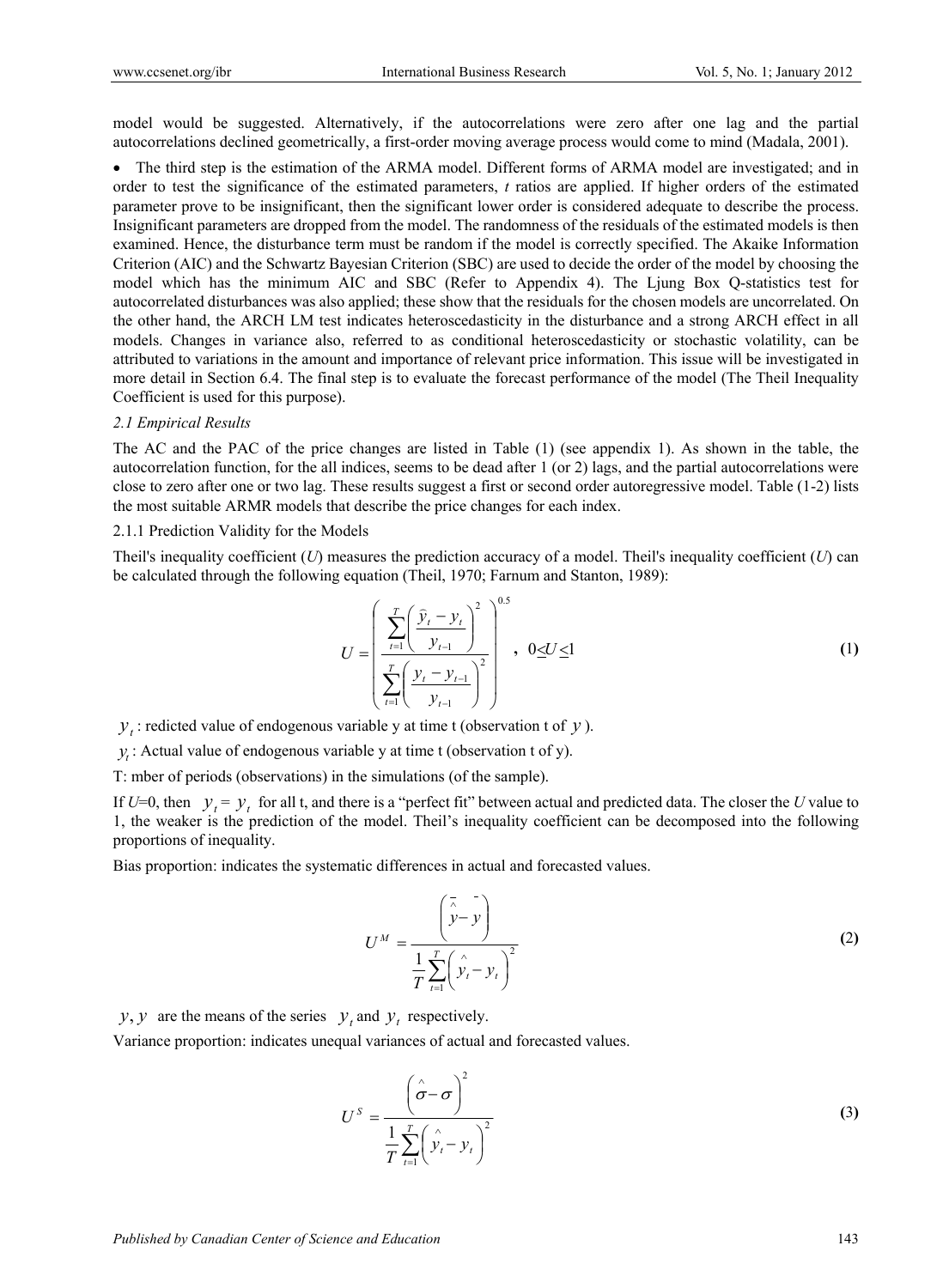$\sigma$ ,  $\sigma$  are the standard deviations of the series  $y_t$  and  $y_t$  respectively.

Covariance proportion: indicates the correlation between the actual and forecasted values. (zero=perfect correlation between actual and forecasted values)

$$
U^{C} = \frac{2(1-\rho)\hat{\sigma}.\sigma}{\frac{1}{T}\sum_{t=1}^{T}(\hat{y}_{t}-y_{t})^{2}}
$$
(4)

 $\alpha$  is the correlation coefficient between  $y_t$  and  $y_t$ , and

$$
U^M + U^S + U^C = 1 \tag{5}
$$

The proportions  $U^M$ ,  $U^S$ , and  $U^C$  are called the bias, variance, and covariance proportions respectively, and they are useful as a means of breaking the error (difference) down into three characteristic sources.

To test the prediction validity of the models, the models are estimated using the first 2000 observations, then a period of 300 observations ahead is forecasted, and the result in the forecast period is evaluated by using the Theil Inequality Coefficient. Theil Inequality Coefficient is 0 for a perfect forecast and 1 for a naïve static forecast, so under the EMH the coefficient is 1. Since the coefficient is less than 1 and close to 0 for all models, as shown in Table 6-2, the estimated ARMA models explain price changes better than the random walk model. The bias proportion indicates how far the mean of the forecast is from the mean of the actual series, and the variance proportion indicates how far the variation of the forecast is from the variation of the actual series. If the forecast is good, the bias and variance proportions should be small so that most of the bias should be concentrated on the covariance proportions. Empirically, for all models, the bias and variance proportion is small, indicating that bias is indeed concentrated in the covariance proportion.

These results are also consistent with the findings of Nourredine and Khaba (1998), Roux and Gilberson (1978) and Poshakwale (1996) who found evidence of non-randomness in stock price behaviour and market inefficiency (not weak-form efficient) in the Saudi Arabian Financial Market, Johannesburg Stock Exchange and the Indian Market. In conclusion, the results add to the weight of evidence that emerging markets are not weak-form efficient.

### *2.2 Stationary and Random Walk Tests*

Generally speaking, many econometric problems can arise from non-stationarity (Greene, 1997). Granger and Newbold (1974) concluded that if macroeconomic data were integrated, then a regression involving the levels of such data has usually misleading standard significance tests. For example, the conventional *t* and *F* tests might incorrectly reject the null hypothesis of the regression, leading to spurious regression. Therefore, economic variables such as stock prices or returns should be modified before using in regression analysis.

The random walk model is:

$$
X_t = X_{t-1} + \varepsilon_t \tag{6}
$$

And the random walk with drift is:

$$
X_t = \alpha + X_{t-1} + \varepsilon_t \tag{7}
$$

And the trend stationary process is:

$$
X_t = \alpha + \beta t + \varepsilon_t \tag{8}
$$

Each of these three series is characterized by a unit root. Granger, Newbold and Phillip conclude that the use of data characterized by unit roots has the potential to lead to serious errors in inferences (Phillips and Perron, 1988; Davidson and MacKinnon, 1993).

However, an alternative test of the weak EMH (beside the serial correlation and runs tests) is based on the random-walk hypothesis (for prices) which is commonly associated with stationarity and a unit root, since the series must exhibit a unit root (non-stationarity) if it is a random walk.

Using,

$$
R_t = \ln(P_t) - \ln(P_{t-1})
$$
\n(9)

Where P is the price index, the weak EMH implies, that the log of the price is generated by the following process: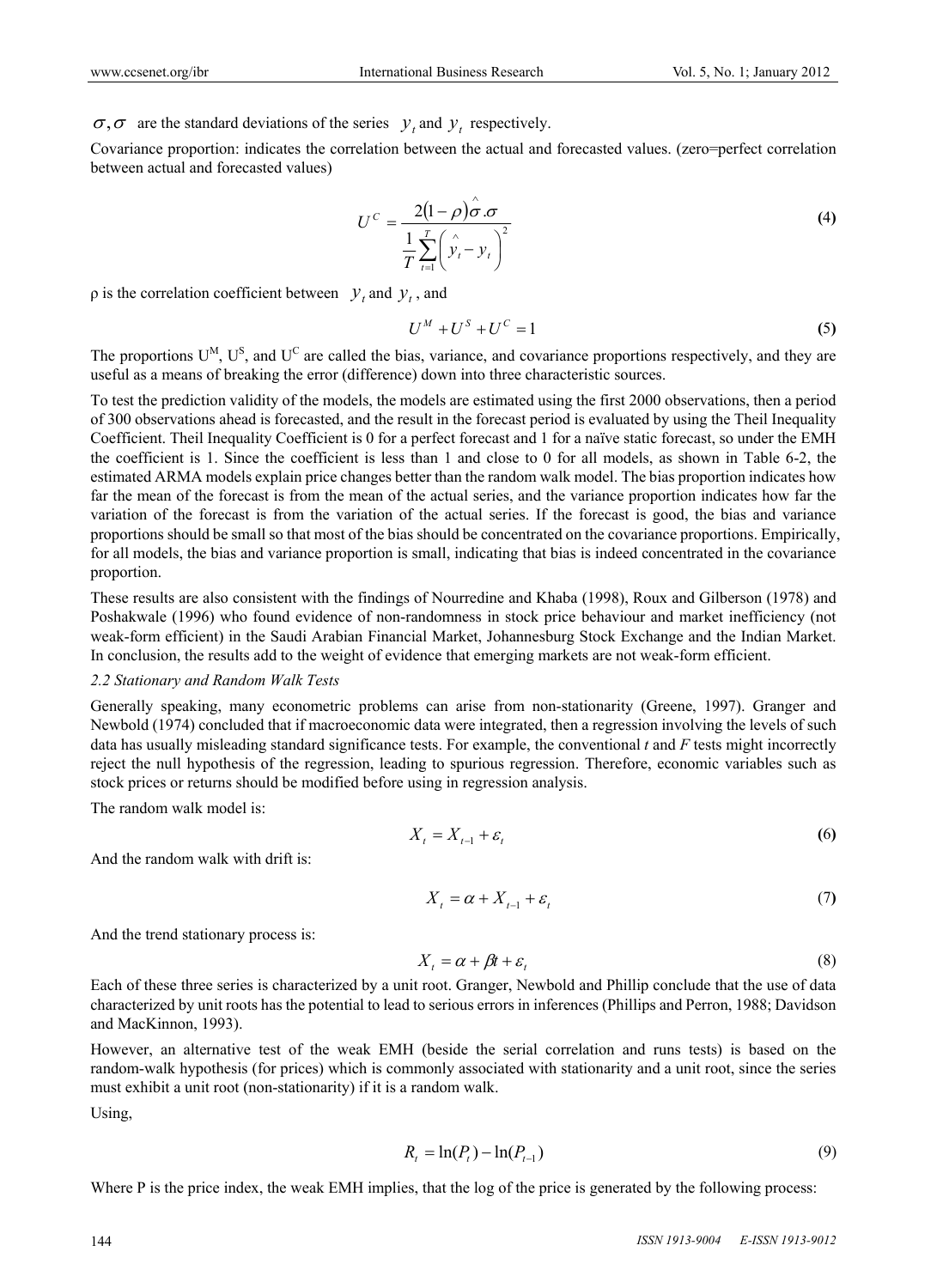$$
\ln(P_t) = \beta_0 + \ln(P_{t-1}) + \varepsilon_t \tag{10}
$$

Which is a random walk with drift in the process generating  $\ln(P_t)$ . This implies that the  $\ln(P_t)$  process has a unit root, an implication which may be tested using standard tests for a unit root in  $\ln(P_t)$ .

# 2.2.1Tests for Unit Roots

In order to check the existence of a unit root, the Augmented Dickey-Fuller (ADF) statistic is employed. The test was developed by Dickey and Fuller (1979).

Considering an AR(1) process with an intercept  $\alpha$ :

$$
X_t = \alpha + \phi X_{t-1} + \varepsilon_t \tag{11}
$$

Where  $\alpha$  and  $\phi$  are parameters and the  $\varepsilon$ <sub>t</sub> are assumed to be independently and identically distributed with a zero mean and an equal variance. When  $-1 < \phi < 1$ , the process AR(1) is stationary, and if  $\phi = 1$ , then the process is non-stationary and the series is a random walk with drift. The OLS is applied to (11) to obtain  $\hat{\phi}$ , the estimate of  $\phi$ , and then a *t*-test is performed for the null hypothesis  $H_0: \phi = 1$  against the alternative hypothesis  $H_A$ :  $\phi$  < 1. Rejection of the null hypothesis implies stationary series. Some problems arise in such a procedure. First, the OLS estimator  $\hat{\phi}$  is biased downwards in small samples, since there is a lagged dependent variable in (11), which poses a risk of concluding that  $-1 < \phi < 1$  and that  $X_t$  is stationary when it is not. Second, if the process is non-stationary, then standard large-sample distribution results are invalid. In order to apply the unit-root test, (11) is rewritten by taking  $X_{t-1}$  from each side:

$$
\Delta X_t = \alpha + \phi^* X_{t-1} + \varepsilon_t \tag{12}
$$

$$
\phi^* = \phi - 1 \tag{13}
$$

According to (12) non-stationarity is rejected ( $\phi^* = 0$ ) if the OLS estimate of  $\phi^*$  is sufficiently negative. Dickey and Fuller have performed extensive simulation studies to tabulate the large-sample distribution of the t ratio under the null hypothesis that  $\phi^* = 0$ . The t ratio is distributed not about zero because of a downward bias, as it would be if the OLS estimator were unbiased, but about a value that is less than zero (Hegazy, 1998).

As assumed in (11), the disturbance is a white noise and the equation is first order AR. If this is not a sensible assumption, the above Dickey – Fuller test is invalid in such circumstances. The Augmented Dickey-Fuller test, that modifies the actual testing procedure by generalizing equation (11) is used to test stationarity in such cases. By generalizing (11) into the  $r<sup>th</sup>$  – order, then:

$$
X_t = \alpha + \phi_1 X_{t-1} + \phi_2 X_{t-2} + \dots + \phi_r X_{t-r} + \varepsilon_t
$$
\n(14)

Reparameterize (14) to obtain:

$$
\Delta X_t = \alpha + \phi^* X_{t-1} + \phi_1^* \Delta X_{t-1} + \phi_2^* \Delta X_{t-2} + \dots + \phi_{r-1}^* \Delta X_{t-r+1} + \varepsilon_t
$$
\n(15)

Where  $\phi^* = \phi_1 + \phi_2 + \dots + \phi_{r-1}$  and the other  $\phi_j^*$  are also functions of the original  $\phi_s$  in (14). As noticed, the regressor in the original equation (11) has been augmented by extra differenced terms in equation (14), and is written sometimes as ADF (k), where k is the number of differenced terms included on the right-hand side of (14). The question is what order of AR process best fits the time series under study to determine the differenced terms to be included on the right-hand side of (14). Usually, the differenced terms should be included up to the limit which produces non-autocorrelated OLS residuals. The LM tests for autocorrelation are usually used for this purpose.

Testing the r<sup>th</sup> order process (14) for stationarity now is testing whether or not  $\phi^* = 0$  in (15)To test  $H_0 : \phi^* = 1$  the

OLS is applied to (15) and the *t* ratio is examined using the critical *t* ratios table developed by Dickey-Fuller. If  $\phi^*$  is sufficiently negative, the  $H_0$  is rejected in favour of stationarity.

# 2.2.1.1 Deterministic and Stochastic Trends

Two kinds of trends can appear in the process; deterministic or stochastic trends. Considering nesting the three models (16), (17), (18) in a single equation:

$$
X_t = \alpha + \phi X_{t-1} + \beta t + \varepsilon_t, \qquad \alpha \neq 0 \tag{16}
$$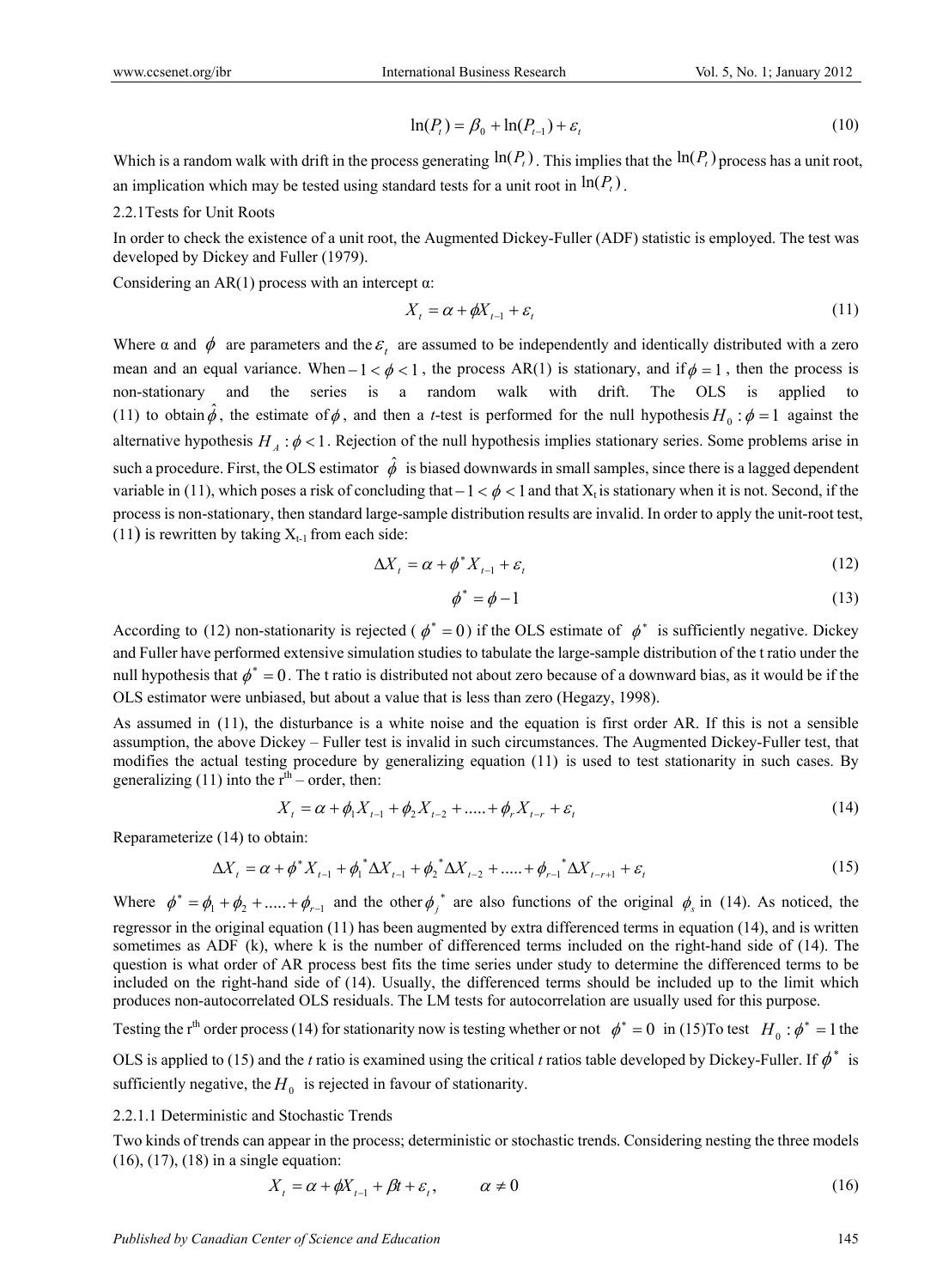Where  $\varepsilon_t$  is a white noise and t a time trend. A stochastic trend appears if  $\phi = 1$  and  $\beta = 0$ . Then

$$
\Delta X_t = \alpha + \varepsilon_t \tag{17}
$$

 $X_t$  trends upwards or downwards depending on the sign of  $\alpha$ . This kind of trend can be removed by first-differencing.  $X_t$  is then referred to as a difference stationary.

The deterministic trend appears if  $\phi = 0$  and  $\beta \neq 0$ . Then:

$$
X_t = \alpha + \beta t + \varepsilon_t \tag{18}
$$

 $X_t$  trends upwards or downwards depending on the sign of β. This kind of trend cannot be removed by first-differencing, since t doesn't remove from the process.  $X_t$  is then referred to as a trend stationary process. Stochastic and deterministic trends are present if  $\phi = 1$  and  $\beta \neq 0$ . The previous ADF test tests only for the non-stationarity of a stochastic trend. Since both types of trends cause spurious regression problems, Dickey and Fuller suggest an F test to detect a deterministic trend, by rewriting (16) as:

$$
X_t = \alpha + \phi^* X_{t-1} + \beta t + \varepsilon_t \tag{19}
$$

Where  $\phi^* = \phi - 1$ . *F*-test is used to test the joint hypothesis  $\beta = \phi^* = 0$  (critical values of *F* obtained by Dickey – Fuller simulation experience since *F* statistic has a non-standard distribution under the null hypothesis of stochastic trend). Failure to reject this hypothesis would imply that  $X_t$  is subject to a stochastic trend only, with the absence of a deterministic trend. To test for a deterministic trend alone, the t ratio on the time trend in (19) can be examined using critical values of the *t* ratio provided by Dickey – Fuller simulation.

The unit root test with the exploration of time trend and drift for the series was applied as follows:

Estimation of the equation:

$$
\Delta X_t = \alpha + \beta t + \phi^* X_{t-1} + \phi_1^* \Delta X_{t-1} + \phi_2^* \Delta X_{t-2} + \dots + \phi_{r-1}^* \Delta X_{t-r+1} + \varepsilon
$$
(20)

To determine the order of differenced terms included in the equations in order to achieve ADF test, the serial correlation LM test is applied. If LM suggests autocorrelated residuals for the equation (19), then a higher AR process is tried and so on till the LM statistics are satisfactory. The serial correlation LM test is an alternative test for general serial correlation. It uses the Breusch-Godfrey large sample test for autocorrelated disturbances. After determining the sufficient number of lagged differences, the ADF test is applied to the series.

Testing the null hypothesis  $H_0$ :  $(\alpha, \beta t, \phi^*) = (\alpha, 0, 0)$  against the alternative hypothesis  $H_A$ :  $(\alpha, \beta t, \phi^*) \neq (\alpha, 0, 0)$ , through the application of the Wald (coefficient restrictions) test by imposing zero coefficients on  $\beta t$ ,  $\phi^*$ . The computed value  $(\Phi_1)$  of the Wald test (F-statistic) was compared with the critical value taken from the Dickey and Fuller (1981) tables, which is 6.25 under 95% significance level. If the result accepts  $H_0$  (computed value of  $\Phi_1$  < 6.25), Path A is followed. If  $H_0$  is rejected, Path B is followed.

Path A: there is a unit root ( $\phi^* = 0$ ) with no trend ( $\beta t = 0$ ), with possible drift. To reinforce the inference that the series contains a unit root, the reported value of the *t*-statistic of the coefficient  $\phi^*$  must be smaller than the critical value obtained from the Dickey and Fuller (1981) tables. To investigate the presence of the drift component,  $\Phi_2$  is used to test  $H_0: (\alpha, \beta t, \phi^*) = (0,0,0)$  against the alternative hypothesis  $H_A: (\alpha, \beta t, \phi^*) \neq (0,0,0)$ , the tabulated value for the F statistic of 4.68 from Dickey and Fuller (1981) tables was used. If  $H_0$  is rejected, then the series is a random walk with drift, otherwise, it is a random walk without drift. Then the equation (21) is estimated.

$$
\Delta X_t = \alpha + \phi^* X_{t-1} + \phi_1^* \Delta X_{t-1} + \phi_2^* \Delta X_{t-2} + \dots + \phi_{r-1}^* \Delta X_{t-r+1} + \varepsilon
$$
\n(21)

The F-test  $\Phi_3$  is used to test  $H_0$ :  $(\alpha, \phi^*) = (0,0)$  against  $H_A$ :  $(\alpha, \phi^*) \neq (0,0)$  using the tabulated critical value for the F statistic of 4.59 from Dickey and Fuller (1981) tables. If  $H_0$  is rejected then the series is random walk with drift, otherwise, it is random walk without drift.

Path B: Either  $\left[\beta t \neq 0 \text{ and } \phi^* = 0\right]$ ,  $\left[\beta t = 0 \text{ and } \phi^* \neq 0\right]$  or  $\left[\beta t \neq 0 \text{ and } \phi^* \neq 0\right]$ . To test if  $\phi^* = 0$ , the reported *t* statistic of  $\phi^*$  coefficient is compared with the critical value taken from the standard normal tables. If  $\phi^* = 0$  is rejected, then the series does not have a unit root and is considered stationary, otherwise it has a unit root. To test if *βt*   $= 0$ , the reported *t* statistic of the βt coefficient is compared with the critical value taken from the standard normal tables. If *βt =0* is rejected, then the series has linear trend, otherwise it has no linear trend. To test if the intercept is zero, the *t* statistic test for  $\alpha$  is applied. If  $\alpha = 0$  then the series is without intercept. Otherwise, it has a non-zero drift.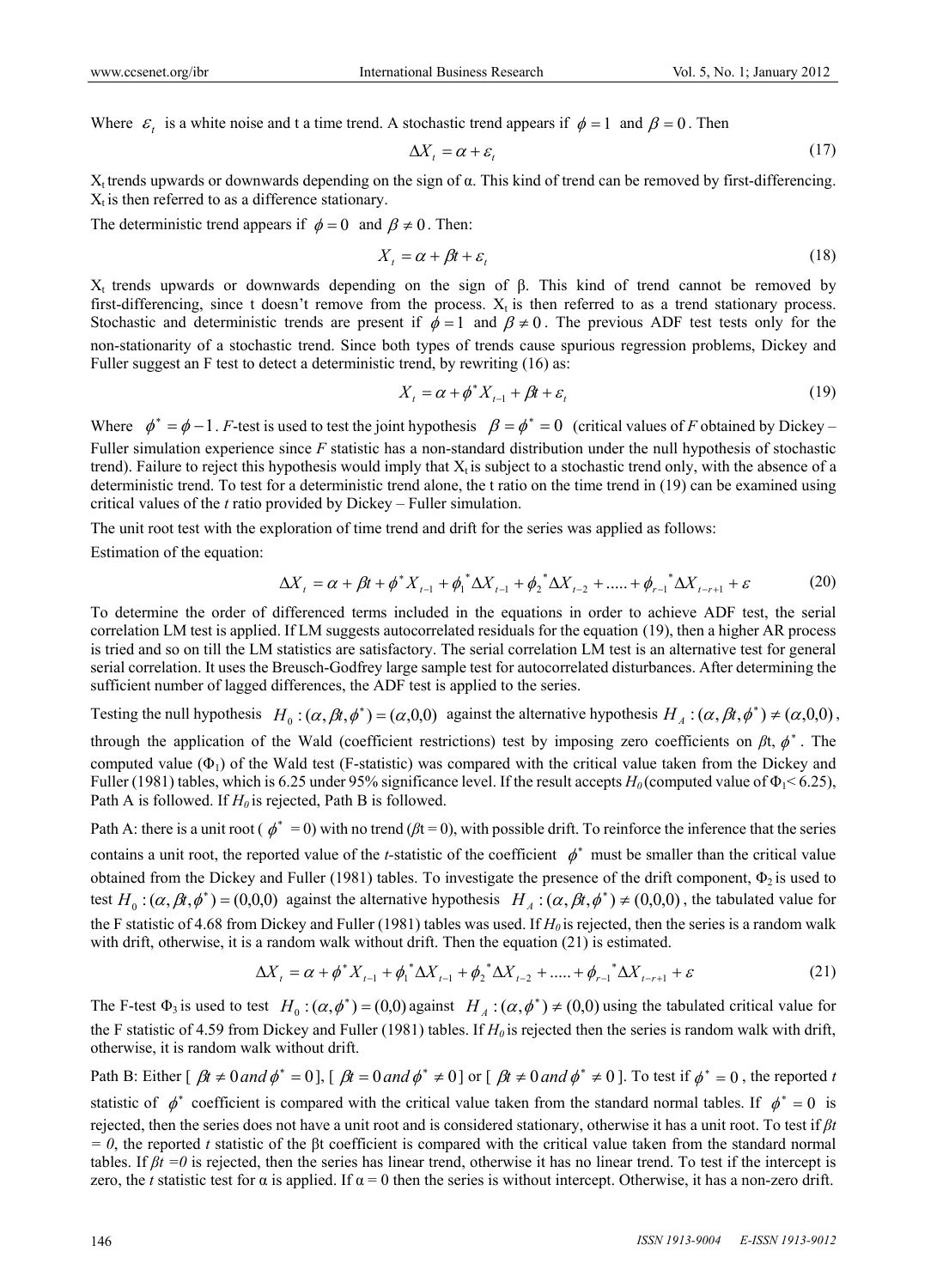# 2.2.2 Empirical Results

The unit root test was conducted first for the five price indices series, then to the five return series. The result in Table 3 shows that the computed values of  $\Phi_1$  for the general, bank, and insurance price indices are less than 6.25, implying a unit root. Analysing the calculated t-statistic of the coefficient  $\phi^*$  and comparing it with the critical values obtained from the Dickey and Fuller (1981) tables supports this conclusion. Additionally, the computed values of  $\Phi_2$  for the mentioned series are less than 4.68, implying the absence of a drift in these processes. Then (4.36) is estimated since βt = 0 as inferred from the  $\Phi_1$  test. The  $\Phi_3$  values are also under the critical values, leading to the conclusion that the series are random walk without drift. From the sequence of these tests, the conclusion is that the three series contain a unit root but not a deterministic trend or a drift term.

For the industry and the service price indices, the values of  $\Phi_1$  is higher than 6.25 (even though the value is very close to 6.25 in the industry index). Comparing the reported *t* statistic of  $\phi^*$  coefficients (-3.334, -4.09 respectively) with the critical value of 1.96 taken from the standard normal tables, the  $H_0$  of  $\phi^* = 0$  is rejected, implying no unit root. The two series have also reported a *t* statistic of coefficients βt of -3.6 and -3.84 respectively, comparing with the critical value of 1.96. This implies a linear trend, possibly with an intercept. Using a conventional *t*–test in order to test whether the intercept is zero, the *t*- statistic for the two indices was found to be 3.48 and 4.18 respectively, thereby rejecting the null hypothesis and implying a drift. As a conclusion, the industry and service price indices are stationary with a linear trend and a non-zero drift.

On the other hand, all indices of stock prices exhibited a unit root when different specifications for a unit root were used, such as different number of lags, with or without intercept, with or without trend, and the combinations of these alternatives.

Whilst the price indices series showed deterministic or stochastic trends, nevertheless, the presence of a unit root (non-stationarity) in stock prices is only a necessary (but not sufficient) condition for a random-walk process. As Campbell *et al.* (1997) demonstrated, unit root tests only explore the permanent/temporary nature of shocks to the series and, as such, have no bearing on the random-walk hypothesis (or predictability). In this light, the use of unit root tests to examine the random-walk hypothesis appears doubtful. See Liu *et al*. (1997) and Long *et al.* (1999).

Moreover, the random walk model needs to fit the model ARIMA (0, 1, 0) where the future value of share prices cannot be determined on the basis of past information. Specifically, future share prices will not depend on past (lag) values of share prices or on the disturbance terms as mentioned in Section 1.2. The significant coefficients different from zero suggest dependency of the series in variables other than simply  $P_{t-1}$ , and this violates the assumption of a random walk model and weak-form efficiency.

On the other hand, when the unit root test was performed using the return indices, none of them (as shown in Table 4. exhibited a unit root; that is, as expected, all the indices of stock returns are stationary. As the return is the log for first difference of the prices, the price series can be considered as I (1) series, whilst returns are I (0) (Refer to Appendix 4 and note 6).

However the hypothesis of random walk is rejected, for the return indices, by the Dickey-Fuller test at a very high level of confidence (> 99 %). Those results lead us to the conclusion, at this stage, that the random walk model is not satisfactory for ASE returns. Note that rejection of random walk in itself does not imply stationarity. However, these results are in line with the results reported by Neaime (2002) which suggested that, according to the (ADF) tests results, the MENA (Middle East and North Africa) stock market price series are non-stationary. However, unit roots in the first differences of the stock prices are rejected at the 1 percent significance level, suggesting that price indices in the MENA regions are I (1).

# **3. Conclusion**

This paper has investigated empirically some important aspects of price indices and return behaviour properties for the ASE. The Efficient Market Hypothesis has been assessed using recent econometric procedures. The Box-Jenkins estimation, irrespective of the index examined, produced models with high prediction validity; this implies the existence of deviations from market efficiency in the pricing of equities in the ASE. The unit-root test also confirmed these results, as the return series for all indices did not exhibit unit root and all processes were stationary. Although, the prices series for the general, bank, and insurance indices, exhibited unit roots, it is not sufficient for a random walk process since the series did not fit the ARIMA (0, 1, 0) model. As Campbell *et al.* (1997) demonstrated, unit root tests only explore the permanent/temporary nature of shocks to the series and, as such, have no bearing on the random-walk hypothesis or predictability.

The findings of this study are consistent with the results achieved by studies conducted in emerging markets which used different statistical tools and techniques to test the weak form efficiency of stock markets in Middle Eastern stock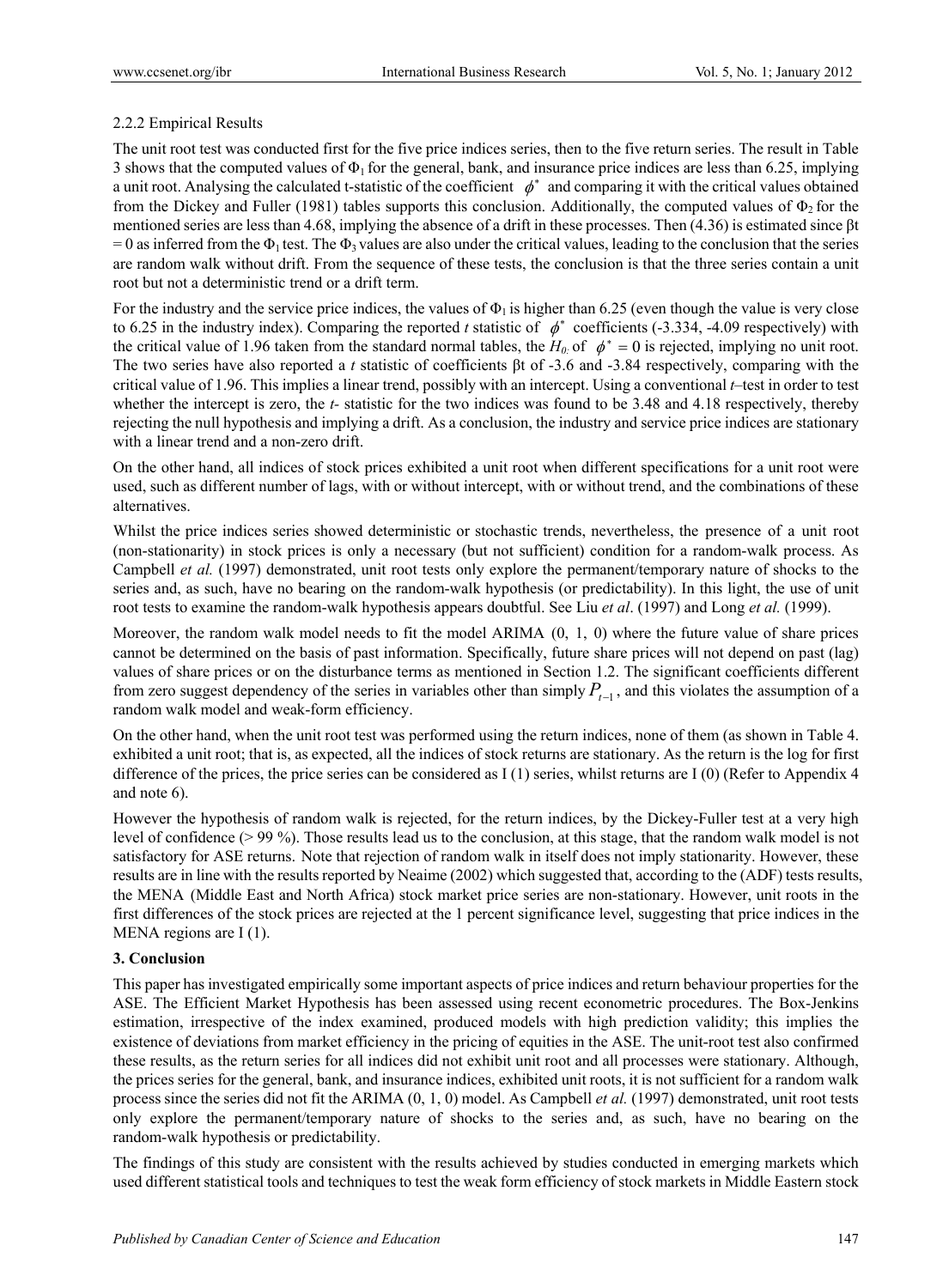markets (El-Erian and Kumar, 1995), Kuwait and Saudi Arabia (Butler and Malaikah, 1992), Saudi Financial Market (Nourrrendine and Kababa, 1998), Dhaka Stock Exchange Mobarek, 2000), Indian stock market (Pandey, 2003; Pradhan et al.2009), Turkey (Tas and Dursonoglu, 2005).

However, the current study suffers from data selection limitation. As mentioned earlier, data used in this study covered the period January 2000 till December of 2008. Therefore, the study did not test the efficiency of ASE after the financial crises of 2008. This is due to the fact that quoted prices for 2010 were not available at the time of executing this study. Consequently, it is suggested that future research carried out in the Middle Eastern context should include periods before and after the financial crises of 2008 to test its impact on market efficiency. Furthermore, future research is suggested to study the interrelationship between market liquidity and efficiency. Also, cultural factors (e.g. religious, market regulations, and level of professionalism) might be tackled in this area.

# **References**

Abraham, A., Seyyed, F. J., & Alsakran, S. A. (2002). Testing the random behavior and efficiency of the Gulf stock markets. *The Financial Review*, 37(3), 469-480. http://dx.doi.org/10.1111/0732-8516.00008

Bachelier, L. (1900). Theory of Speculation. *In Cootner (1964)*, 17-78.

Campbell, J., A. Lo, & C. MacKinlay. (1997). *The econometrics of financial markets.* (1st ed.), New Jersey: Princeton University Press, (Chapter 4).

Chakraborty, M. (2006). Market Efficiency for the Pakistan Stock Market. *South Asia Economic Journal*, 7 (1), 67-81. http://dx.doi.org/10.1177/139156140500700104

Choudhry, T. (1994). Stochastic trends and stock prices: an international inquiry. *Applied Financial Economics*, 4, 383-390. http://dx.doi.org/10.1080/758518670

Cootner, P. H. (1964). *The Random Character of Stock Market Prices*. Cambridge MA: MIT Press.

Cowles, A. (1933). Can Stock Market Forecasters Forecast? *Econometrica*, 1, 309-324. http://dx.doi.org/10.2307/1907042

Dragotă, Victor, Stoian, Andreea M., Pele, Daniel T., Mitrică, Eugen, & Bensafta, Malik. (2009). The Development of the Romanian Capital Market: Evidences on Information Efficiency, *Romanian Journal of Economic Forecasting,* 10, 147-160.

El-Erian, M., & M. Kumar. (1994). Emerging Equity Markets in Middle Eastern Countries. *In ternational Monetary Fund, Middle Eastern and Research Departments, Working Paper WP/94/103*.

Eriotis Nik., Vasiliou Dim., & Papathanasiou Sp. (2008). Testing Technical Anomalies in Athens Stock Exchange. *European Research Studies Journal*, 9(3 – 4), 75-90.

Fama, E. (1970). Efficient Capital Markets: A Review of Theory and Empirical Work. *Journal of Finance*, 25, 383-417. http://dx.doi.org/10.2307/2325486

Fama, E. F. (1991). Efficient capital markets: II. *Journal of Finance, 46*(5), 1575-1617. http://dx.doi.org/10.2307/2328565

Fama, E., & K. French. (1998). Value versus Growth: International Evidence. *Journal of Finance*, 53, 1975-2000. http://dx.doi.org/10.1111/0022-1082.00080

Farnum N., & L. Stanton, (1989) *Quantitative Forecasting Methods*. Wadsworth Publishing Company

Filis, G. (2006). Testing for Market Efficiency in Emerging Markets: Evidence from the Athens Stock Exchange. *Journal of Emerging Market Finance*, 5, 121-133. http://dx.doi.org/10.1177/097265270600500201

Granger, C., & A. Anderson. (1978). *An Introduction to Bilinear Time Series Models*. Gottingen: Vaden hoeck and Reprecht.

Greene, W. (2000). *Econometric Analysis*. (4th ed.). Prentice Hall.

Hasanov, Mubariz & Omay, Tolga. (2007). Are the Transition Stock Markets Efficient? Evidence from Non-Linear Unit Root Tests. *Central Bank Review*, 2, 1-12.

Hegazy, Z. (1998). Price Performance and Egyptian Stock Market Efficiency: An Initial Public Offerings Perspective. *PhD thesis, Strathclyde University.* 

Hsieh, D. (1995). Non-linear Dynamic in Financial Markets: Evidence and Implications. *Financial Analysts Journal*, 55-62. http://dx.doi.org/10.2469/faj.v51.n4.1921.

Maddala, G. (2001). *Introduction to Econometrics*. (3rd ed.). Wiley.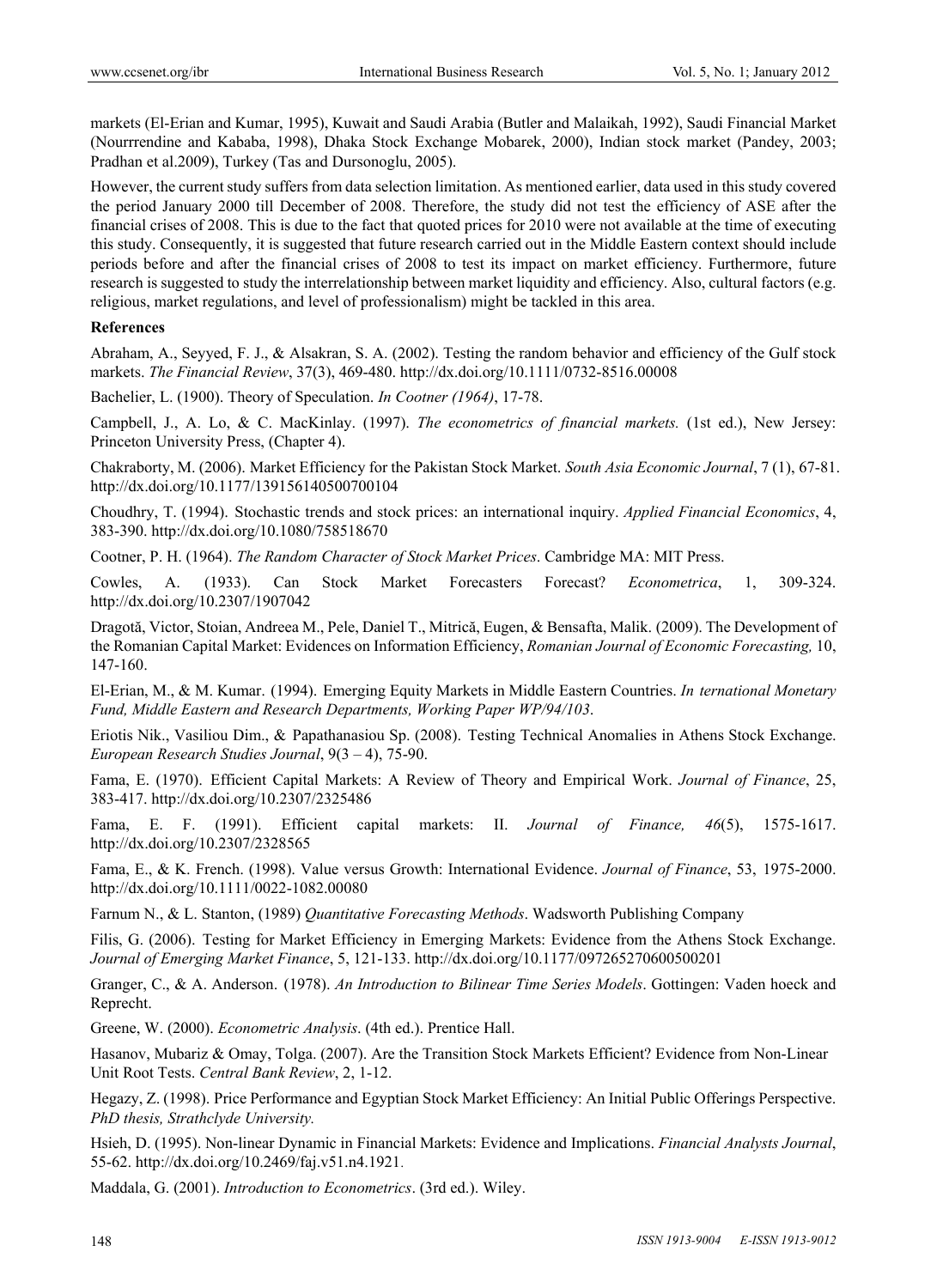Moberek, A., & Keasey, K. (2000). Weak form market efficiency of an emerging market: Evidence from Dhaka stock market of Bangladesh. ENBS conference, Oslo, May. [Online] Available: http://www.e-m-h-org/MoKe00.pdf. (June 8, 2008).

Moustafa, M. A. (2004). Testing the Weak-Form Efficiency of the United Arab Emirates Stock Market. *International Journal of Business*, 29(3), 310-325.

Neaime, S. (2002). Liberalization and Financial Integration of MENA Stock Markets. A paper presented at the ERF's 9th Annual conference on "Finance & Banking" held in Al-Sharja – United Arab Emirates, 26-28 October 2002.

Nourredine Khababa. (1998). Behavior of Stock Prices in the Saudi Arabian Financial Market: Empirical Research Findings. *Journal of Financial Management & Analysis*, 11, 48-55.

Opong, K., G., Mulloholland, A. Fox, & k. Farahmand. (1999). The behaviour of some UK equity indices: an application of Hurst and BDS tests. *Journal of empirical finance*, 6, 267-282. http://dx.doi.org/10.1016/S0927-5398(99)00004-3

Pandey A. (2003). *Efficiency of Indian Stock Market*. Time Series Course.]

Philips, B., & P. Perron. (1988). Mean Reversion in Stock Prices. *Journal of Financial Economics*, 27-59.

Poshakwale, S. (1996) Evidence on the Weak -Form Efficiency and the Day of the Week Effect in the Indian Stock Market. *Finance India*, 10, 605-616.

Pradhan, B. B., Das, K. B., & Mishra, P. K. (2009). Empirical Evidence on Indian Stock Market Efficiency in Context of the Global Financial Crisis. *Global J. Finance Manage*, 1(2), 149-157.

Roux & Gilbertson. (1978). The behaviour of share prices on the Johannesburg Stock Exchange. *Journal of Business Finance & Accounting*, 5, 223-232. http://dx.doi.org/10.1111/j.1468-5957.1978.tb00185.x

Samuelson, P. (1965). Proof That Properly Anticipated Prices Fluctuate Randomly. *Industrial Management Review*, 6, 41-49.

Sewell, S. S., Stansell, I. Lee, & M. Pan. (1993). Nonlinearities in emerging foreign capital markets. *Journal of Business Finance and Accounting*, 20, 237-248. http://dx.doi.org/10.1111/j.1468-5957.1993.tb00662.x

Sharma, G. D, Mahendru, M (2009). Efficiency Hypothesis of the Stock Markets: A Case of Indian Securities. *Int. J. Bus. Manage*, 4(3).

Tas, O., & Dursonoglu, S. (2005). Testing random walk hypothesis for Istanbul Stock Exchange. *International Trade and Finance Association Conference Pape.* [Online] Available: http://services.bepress.com/otfa/15th/art38 (March 23, 2006).

Theil, H. (1970). *Economic Forecasts and Policy*. (2nd ed.) Amsterdan: North Holland Publishing Company.

Willey, T. (1992) Testing for nonlinear dependence in daily stock indices. *Journal of Economics and Business*, 44, 63-76. http://dx.doi.org/10.1016/0148-6195(92)90007-W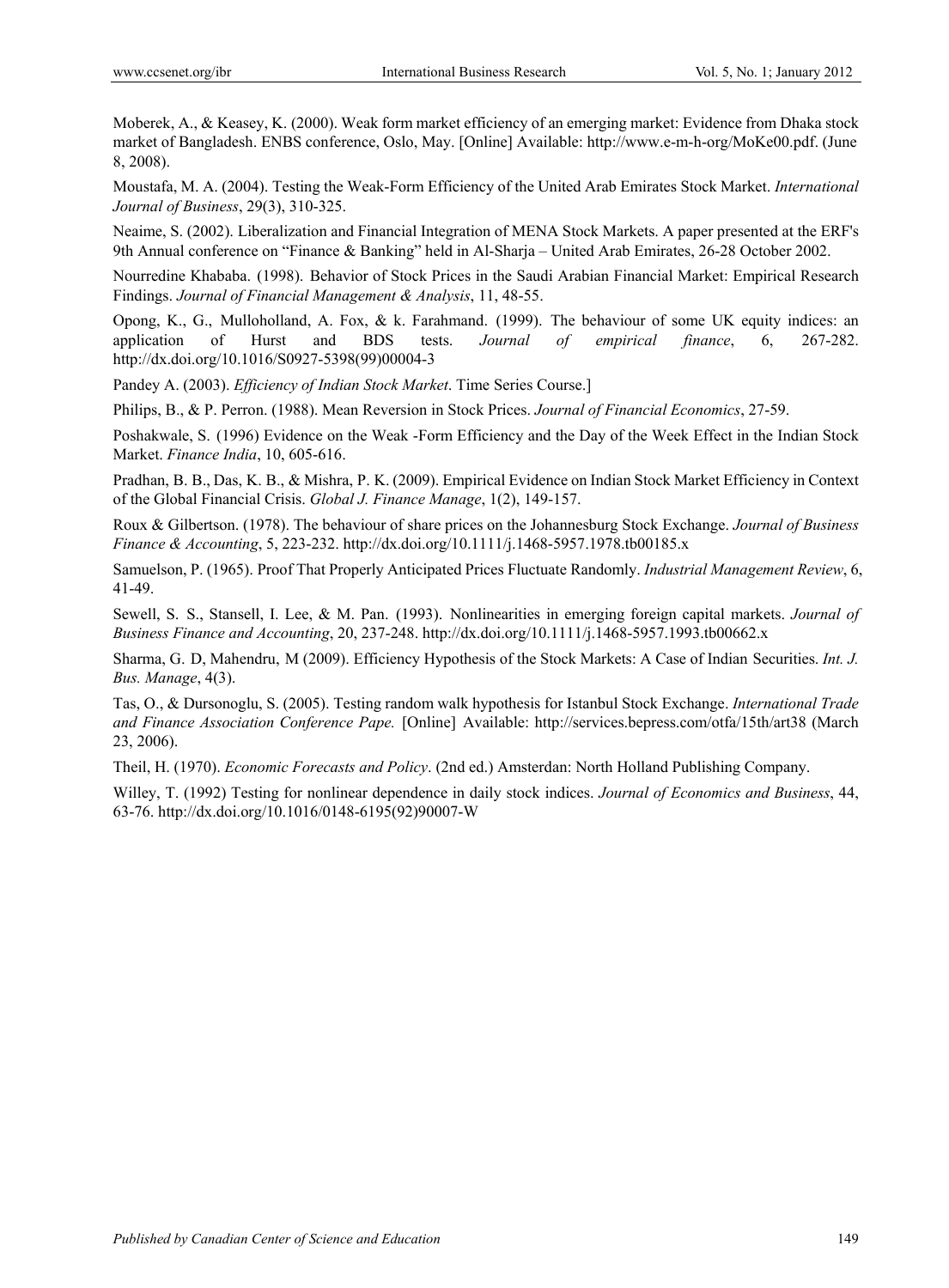| Lags           |           | General    |           | <b>Banks</b> |           | Insurance |           | Industry  | Service   |          |
|----------------|-----------|------------|-----------|--------------|-----------|-----------|-----------|-----------|-----------|----------|
|                | AC        | PAC        | AC        | PAC          | AC        | PAC       | AC        | PAC       | AC        | PAC      |
|                | $0.266**$ | $0.266**$  | $0.227**$ | $0.227**$    | $0.196**$ | $0.196**$ | $0.259**$ | $0.259**$ | $0.22**$  | $0.22**$ |
| $\overline{c}$ | 0.013     | $-0.063**$ | 0.018     | $-0.035$     | 0.029     | $-0.01$   | 0.022     | $-0.048*$ | $0.054**$ | 0.007    |
| 3              | $-0.02$   | $-0.008$   | $-0.01$   | $-0.006$     | $0.058**$ | $0.056*$  | $-0.04$   | $-0.035$  | 0.024     | 0.011    |
| $\overline{4}$ | $-0.028$  | $-0.021$   | $-0.023$  | $-0.019$     | $0.044*$  | 0.023     | $-0.04$   | $-0.017$  | 0.004     | $-0.004$ |
| 5              | $-0.019$  | $-0.007$   | $-0.025$  | $-0.016$     | $-0.015$  | $-0.03$   | 0.001     | 0.016     | $-0.031$  | $-0.033$ |
| 6              | 0.01      | 0.017      | 0.013     | 0.023        | $-0.023$  | $-0.018$  | 0.023     | 0.018     | $-0.01$   | 0.003    |
| $\overline{7}$ | $-0.012$  | $-0.023$   | $-0.022$  | $-0.033$     | 0.004     | 0.009     | 0.025     | 0.013     | $-0.029$  | $-0.027$ |
| 8              | $-0.015$  | $-0.006$   | $-0.024$  | $-0.013$     | 0.016     | 0.016     | 0.002     | $-0.009$  | $-0.002$  | 0.011    |
| 9              | $-0.006$  | $-0.001$   | $-0.019$  | $-0.011$     | $-0.005$  | $-0.008$  | 0.014     | 0.019     | $-0.022$  | $-0.023$ |
| 10             | 0.024     | 0.027      | 0.002     | 0.009        | 0.005     | 0.008     | 0.038     | 0.035     | 0.003     | 0.013    |
| 11             | $0.049*$  | 0.037      | 0.036     | 0.035        | $-0.009$  | $-0.015$  | $0.051*$  | 0.036     | $-0.003$  | $-0.005$ |
| 12             | $-0.017$  | $-0.044*$  | $-0.023$  | $-0.044*$    | $-0.03$   | $-0.028$  | $-0.01$   | $-0.035$  | 0.018     | 0.019    |
| 13             | $-0.01$   | 0.01       | $-0.018$  | $-0.002$     | $-0.018$  | $-0.006$  | 0.021     | 0.038     | $-0.011$  | $-0.019$ |
| 14             | $0.055**$ | $0.061*$   | $0.049*$  | $0.058*$     | 0.014     | 0.021     | $0.044*$  | 0.037     | $0.045*$  | $0.051*$ |
| 15             | 0.032     | 0.002      | 0.032     | 0.008        | 0.033     | 0.031     | 0.015     | $-0.006$  | 0.032     | 0.014    |
| 16             | 0.016     | 0.008      | 0.022     | 0.013        | 0.035     | 0.027     | 0.008     | 0.004     | 0.005     | $-0.009$ |
| 17             | $0.045*$  | 0.043      | $0.059**$ | 0.051        | 0.035     | 0.022     | 0.03      | 0.032     | 0.014     | 0.016    |
| 18             | 0.033     | 0.016      | 0.028     | 0.008        | $-0.008$  | $-0.027$  | $0.052*$  | 0.042     | 0.007     | $-0.003$ |
| 19             | 0.015     | 0.007      | 0.017     | 0.014        | 0.022     | 0.025     | 0.008     | $-0.018$  | $-0.05*$  | $-0.05$  |
| 20             | $-0.017$  | $-0.024$   | $-0.003$  | $-0.011$     | $-0.003$  | $-0.014$  | $-0.03$   | $-0.029$  | $-0.029$  | $-0.008$ |

**T**able 1. AC and PAC for price changes of the five indices

\*\* Significant at 1% level,

\* Significant at 5% level

# Table 2. Estimated ARMA models for price changes for the five indices

| <b>General Index</b>                  |                         |                                                                      |                                                                            |                |  |
|---------------------------------------|-------------------------|----------------------------------------------------------------------|----------------------------------------------------------------------------|----------------|--|
| Model: ARMA(2,0)                      |                         |                                                                      |                                                                            |                |  |
|                                       |                         |                                                                      | $\Delta P_t = 0.294 \Delta P_{t-1} - 0.078 \Delta P_{t-2} + \varepsilon_t$ |                |  |
| Variable                              | Coefficient             | Std. Error                                                           | t-Statistic                                                                | Prob.          |  |
| AR(1)                                 | 0.29443                 | 0.020616                                                             | 14.28181                                                                   | $\leq 10^{-5}$ |  |
| AR(2)                                 | $-0.077757$             | 0.020616                                                             | $-3.771788$                                                                | 0.0002         |  |
| <b>Forecast Evaluation</b>            |                         |                                                                      |                                                                            |                |  |
| Theil Inequality Coefficient          |                         | $(U)$ 0.002901                                                       |                                                                            |                |  |
|                                       | <b>Bias Proportion</b>  | $\left(U^{\scriptscriptstyle M}\right)_{\qquad \quad \  \, 0.00375}$ |                                                                            |                |  |
|                                       | Variance Proportion     | $(U^s)$ 0.013755                                                     |                                                                            |                |  |
|                                       |                         | $(U^{c})_{0.982494}$                                                 |                                                                            |                |  |
|                                       | Covariance Proportion   |                                                                      |                                                                            |                |  |
| <b>Bank Index</b><br>Model: ARMA(2,0) |                         |                                                                      |                                                                            |                |  |
|                                       |                         |                                                                      | $\Delta P_t = 0.250 \Delta P_{t-1} - 0.045 \Delta P_{t-2} + \varepsilon_t$ |                |  |
|                                       |                         |                                                                      |                                                                            |                |  |
| Variable                              | Coefficient             | Std. Error                                                           | t-Statistic                                                                | Prob.          |  |
| AR(1)                                 | 0.249815                | 0.020656                                                             | 12.0938                                                                    | $\leq 10^{-5}$ |  |
| AR(2)                                 | $-0.04501$              | 0.020656                                                             | $-2.178984$                                                                | 0.0294         |  |
| <b>Forecast Evaluation</b>            |                         |                                                                      |                                                                            |                |  |
| Theil Inequality Coefficient          |                         | $(U)$ 0.004064                                                       |                                                                            |                |  |
|                                       | <b>Bias Proportion</b>  | $\left(U^{\scriptscriptstyle M}\right)_{\hspace{15mm}0.001075}$      |                                                                            |                |  |
|                                       | Variance Proportion     | $(U^s)$ <sub>0.007360</sub>                                          |                                                                            |                |  |
|                                       |                         | $(U^c)$                                                              |                                                                            |                |  |
|                                       | Covariance Proportion   |                                                                      | 0.991565                                                                   |                |  |
|                                       | <b>Insurance Index:</b> |                                                                      |                                                                            |                |  |
| Model: $ARMA(1,0)$                    |                         |                                                                      |                                                                            |                |  |
|                                       |                         | $\Delta P_t = 0.190 \Delta P_{t-1} + \varepsilon_t$                  |                                                                            |                |  |
| Variable                              | Coefficient             | Std. Error                                                           | t-Statistic                                                                | Prob.          |  |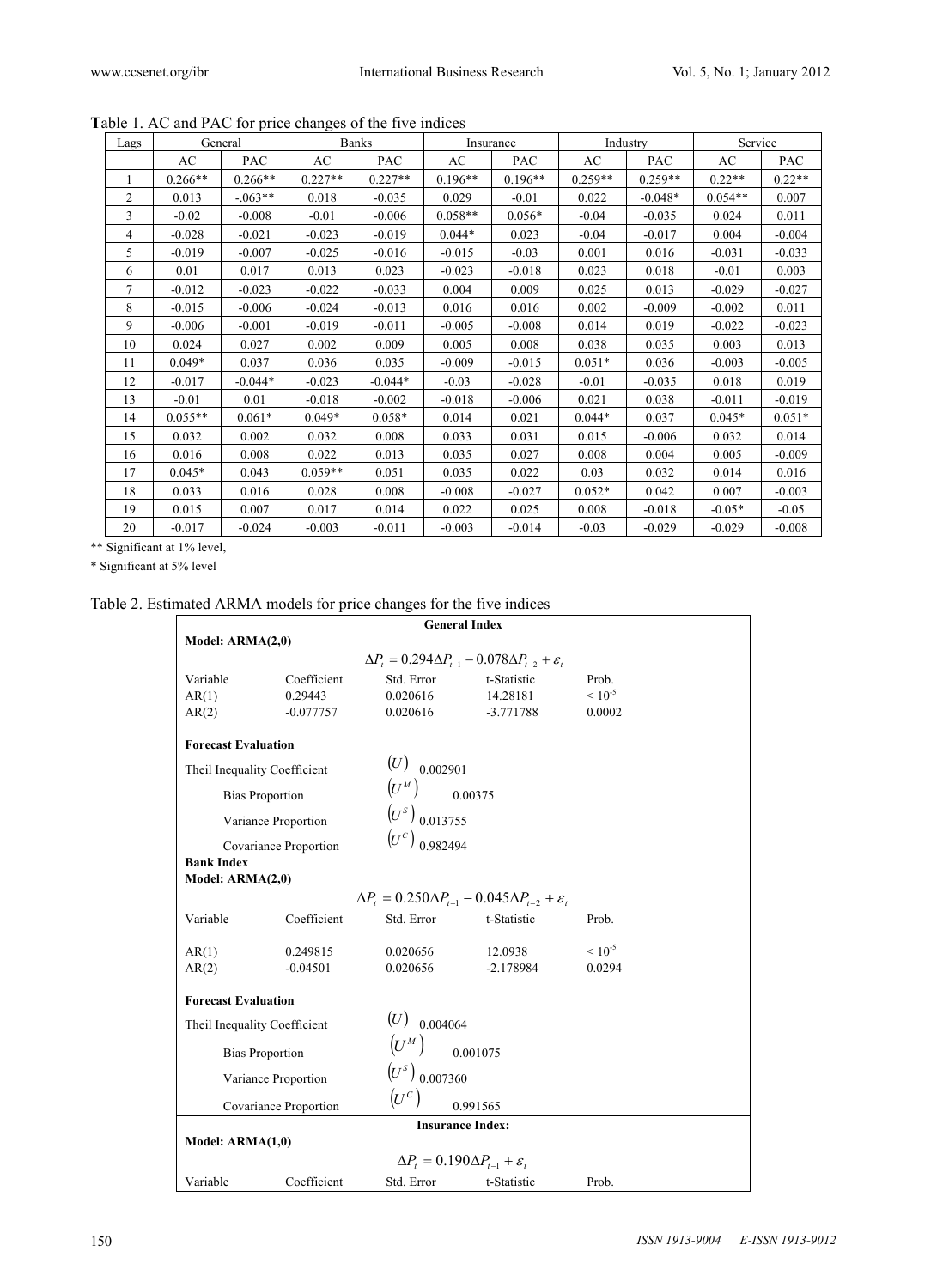| AR(1)                                      | 0.189507              | 0.02032                                 | 9.32617                                                                    | $< 10^{-5}$ |  |
|--------------------------------------------|-----------------------|-----------------------------------------|----------------------------------------------------------------------------|-------------|--|
| <b>Forecast Evaluation</b>                 |                       |                                         |                                                                            |             |  |
| Theil Inequality Coefficient               |                       | (U)<br>0.003388                         |                                                                            |             |  |
| <b>Bias Proportion</b>                     |                       | $\overline{(U^M)}$                      | 0.003159                                                                   |             |  |
| Variance Proportion                        |                       | $\left(U^s\right)$                      | 0.001901                                                                   |             |  |
|                                            | Covariance Proportion | $(U^{c})_{0.994940}$                    |                                                                            |             |  |
| <b>Industry Index:</b><br>Model: ARMA(2,0) |                       |                                         |                                                                            |             |  |
|                                            |                       |                                         | $\Delta P_t = 0.270 \Delta P_{t-1} - 0.068 \Delta P_{t-2} + \varepsilon_t$ |             |  |
| Variable                                   | Coefficient           | Std. Error                              | t-Statistic                                                                | Prob.       |  |
| AR(1)                                      | 0.267926              | 0.020631                                | 12.9865                                                                    | $< 10^{-5}$ |  |
| AR(2)                                      | $-0.06784$            | 0.02063                                 | $-3.288375$                                                                | 0.001       |  |
| <b>Forecast Evaluation</b>                 |                       |                                         |                                                                            |             |  |
| Theil Inequality Coefficient               |                       | (U)<br>0.003306                         |                                                                            |             |  |
| <b>Bias Proportion</b>                     |                       | $(U^M)$                                 | 0.008005                                                                   |             |  |
| Variance Proportion                        |                       | $(U^s)$                                 | 0.009067                                                                   |             |  |
|                                            | Covariance Proportion | $(U^{c})_{0.982928}$                    |                                                                            |             |  |
|                                            |                       |                                         | <b>Service index:</b>                                                      |             |  |
| Model: $ARMA(2,0)$                         |                       |                                         |                                                                            |             |  |
|                                            |                       |                                         | $\Delta P_t = 0.216 \Delta P_{t-1} + \varepsilon_t$                        |             |  |
| Variable                                   | Coefficient           | Std. Error                              | t-Statistic                                                                | Prob.       |  |
| AR(1)                                      | 0.21557               | 0.020181                                | 10.68187                                                                   | $< 10^{-5}$ |  |
| <b>Forecast Evaluation</b>                 |                       |                                         |                                                                            |             |  |
| Theil Inequality Coefficient               |                       | (U)<br>0.002403                         |                                                                            |             |  |
| <b>Bias Proportion</b>                     |                       | $(U^{\scriptscriptstyle M})_{0.003009}$ |                                                                            |             |  |
| Variance Proportion                        |                       | $(U^s)$                                 | 0.009473                                                                   |             |  |
|                                            | Covariance Proportion | $\left(\!\sigma^c\right)_{0.987517}$    |                                                                            |             |  |

Table 3. Unit Root Tests (Price level of the General Index)

| 1) Determining the order of differenced terms included in the equations to achieve ADF test. |             |             |             |  |
|----------------------------------------------------------------------------------------------|-------------|-------------|-------------|--|
| LS // Dependent Variable is D(GENERAL)                                                       |             |             |             |  |
| Variable                                                                                     | Coefficient | Std. Error  | t-Statistic |  |
| C                                                                                            | 0.452081    | 0.172718    | 2.617454    |  |
| GENERAL(-1)                                                                                  | $-0.00278$  | 0.001223    | $-2.27518$  |  |
| Trend                                                                                        | $-1.61E-05$ | 3.39E-05    | $-0.47576$  |  |
| $D(GENERAL(-1))$                                                                             | 0.293729    | 0.020595    | 14.26228    |  |
| $D(GENERAL(-2))$                                                                             | $-0.07735$  | 0.020604    | $-3.75423$  |  |
|                                                                                              |             |             |             |  |
| 2) Serial Correlation LM Test (suggests no autocorrelated residuals)                         |             |             |             |  |
| Breusch-Godfrey Serial Correlation LM Test:                                                  |             |             |             |  |
| F-statistic                                                                                  | 0.582463    | Probability | 0.558602    |  |
| $Obs*R$ -squared                                                                             | 1.167835    | Probability | 0.557709    |  |
|                                                                                              |             |             |             |  |
| 3) Wald Test: $H_0$ : $(\alpha, \beta t, \phi^*)$ = $(\alpha, 0, 0)$                         |             |             |             |  |
|                                                                                              |             |             |             |  |

Equation: D(general)=c1+c2(general(-1))+c3(trend)+ c4(D(general(-1))+c5(D(general(-2))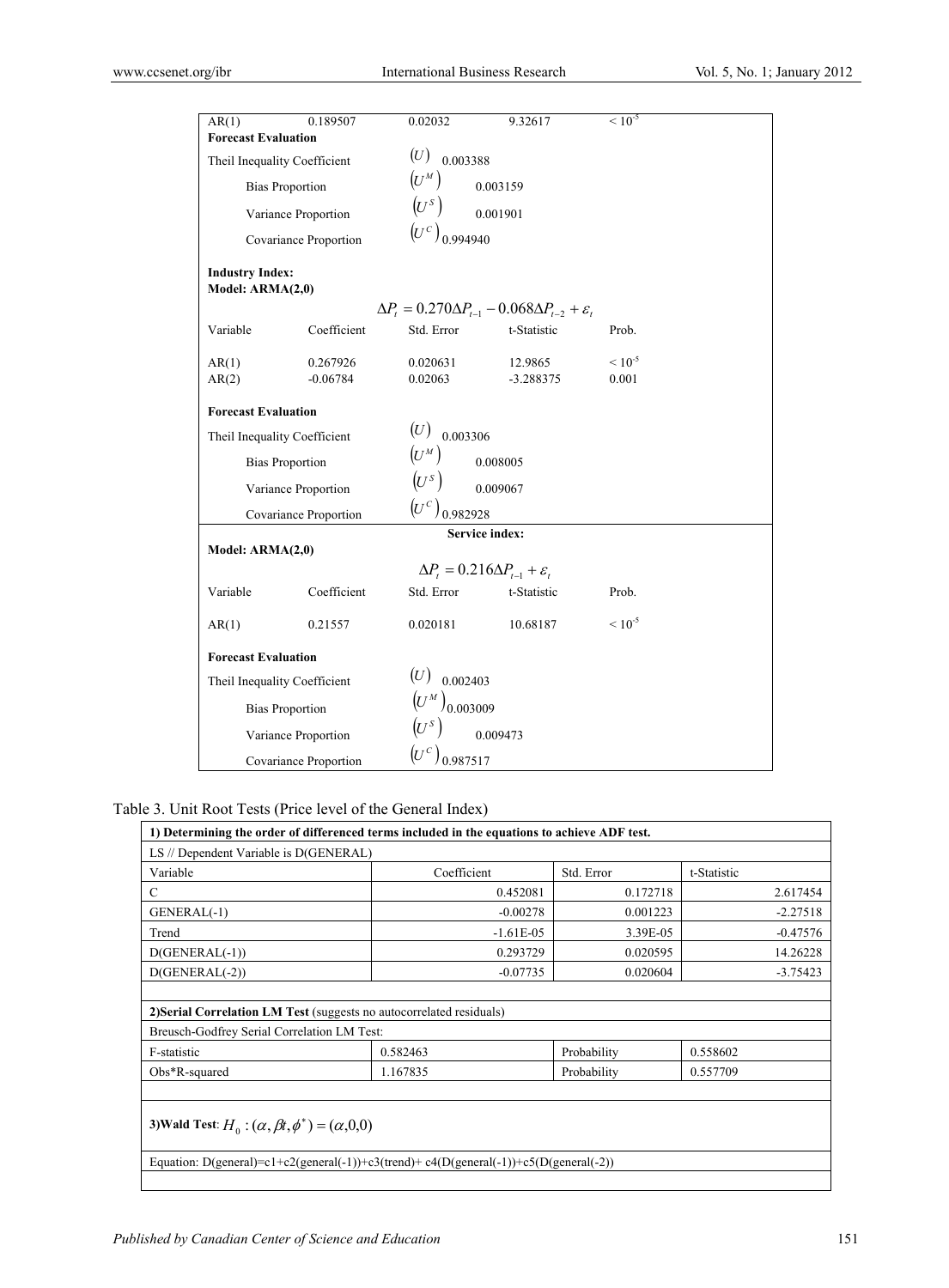| Null Hypothesis:                                                                                                                                | $C(2)=0$                                        |                           |             |  |  |
|-------------------------------------------------------------------------------------------------------------------------------------------------|-------------------------------------------------|---------------------------|-------------|--|--|
|                                                                                                                                                 | $C(3)=0$                                        |                           |             |  |  |
| F-statistic $(\Phi_1)$                                                                                                                          | 3.788438                                        |                           |             |  |  |
| Chi-square                                                                                                                                      | 7.576876                                        |                           |             |  |  |
| There is a unit root ( $\phi^* = 0$ ) with no trend ( $\beta t = 0$ ), with possible drift.                                                     |                                                 |                           |             |  |  |
|                                                                                                                                                 | Path A                                          |                           |             |  |  |
| <b>Wald Test:</b> $H_0: (\alpha, \beta t, \phi^*) = (0, 0, 0)$                                                                                  |                                                 |                           |             |  |  |
| Equation: D(general)= $c1+c2$ (general(-1))+ $c3$ (trend)+ $c4(D$ (general(-1))+ $c5(D$ (general(-2))                                           |                                                 |                           |             |  |  |
| Null Hypothesis:                                                                                                                                | $C(1)=0$                                        |                           |             |  |  |
|                                                                                                                                                 | $C(2)=0$                                        |                           |             |  |  |
|                                                                                                                                                 | $C(3)=0$                                        |                           |             |  |  |
| F-statistic $(\Phi_2)$                                                                                                                          | 2.689135                                        |                           |             |  |  |
| Chi-square                                                                                                                                      | 8.067405                                        | random walk without drift |             |  |  |
|                                                                                                                                                 |                                                 |                           |             |  |  |
| LS // Dependent Variable is D(GENERAL)                                                                                                          |                                                 |                           |             |  |  |
| Variable                                                                                                                                        | Coefficient                                     | Std. Error                | t-Statistic |  |  |
| C                                                                                                                                               | 0.469156                                        | 0.168919                  | 2.777399    |  |  |
| GENERAL(-1)                                                                                                                                     | $-0.00302$                                      | 0.001115                  | $-2.71164$  |  |  |
| $D(GENERAL(-1))$                                                                                                                                | 0.294033                                        | 0.020582                  | 14.28627    |  |  |
| $D(GENERAL(-2))$                                                                                                                                | $-0.07696$                                      | 0.020584                  | $-3.73873$  |  |  |
|                                                                                                                                                 |                                                 |                           |             |  |  |
| <b>Wald Test:</b> $H_0: (\alpha, \phi^*) = (0,0)$                                                                                               |                                                 |                           |             |  |  |
| Equation: D(general)=c1+c2(general(-1))+c3(D(general(-1))+c4(D(general(-2))                                                                     |                                                 |                           |             |  |  |
| Null Hypothesis:                                                                                                                                | $C(1)=0$                                        |                           |             |  |  |
|                                                                                                                                                 | $C(2)=0$                                        |                           |             |  |  |
| F-statistic $(\Phi_3)$                                                                                                                          | 3.921828                                        |                           |             |  |  |
| Chi-square<br>7.843656<br>Unit root and zero drift                                                                                              |                                                 |                           |             |  |  |
|                                                                                                                                                 |                                                 |                           |             |  |  |
|                                                                                                                                                 | Unit Root Tests (Price level of the Bank Index) |                           |             |  |  |
| 1) Determining the order of differenced terms included in the equations to achieve ADF test.                                                    |                                                 |                           |             |  |  |
| LS // Dependent Variable is D(BANKS)                                                                                                            |                                                 |                           |             |  |  |
| Variable                                                                                                                                        | Coefficient                                     | Std. Error                | t-Statistic |  |  |
| C                                                                                                                                               | 0.302578                                        | 0.150209                  | 2.014377    |  |  |
| $BANKS(-1)$                                                                                                                                     | $-0.00167$                                      | 0.001125                  | $-1.47922$  |  |  |
| Trend                                                                                                                                           | 5.30E-05                                        | 8.45E-05                  | 0.627171    |  |  |
| $D(BANKS(-1))$                                                                                                                                  | 0.249235                                        | 0.020655                  | 12.06675    |  |  |
| $D(BANKS(-2))$                                                                                                                                  | $-0.04496$                                      | 0.020666                  | $-2.17543$  |  |  |
|                                                                                                                                                 |                                                 |                           |             |  |  |
| 2) Serial Correlation LM Test (suggests no autocorrelated residuals)                                                                            |                                                 |                           |             |  |  |
| Breusch-Godfrey Serial Correlation LM Test:                                                                                                     |                                                 |                           |             |  |  |
| F-statistic                                                                                                                                     | 0.480197                                        | Probability               | 0.618723    |  |  |
| Obs*R-squared                                                                                                                                   | 0.962876                                        | Probability               | 0.617894    |  |  |
|                                                                                                                                                 |                                                 |                           |             |  |  |
| 3) Wald Test: $H_0: (\alpha, \beta t, \phi^*) = (\alpha, 0, 0)$                                                                                 |                                                 |                           |             |  |  |
| Equation: D(banks)=c1+c2(banks(-1))+c3(trend)+c4(D(banks(-1))+c5(D(banks(-2))                                                                   |                                                 |                           |             |  |  |
|                                                                                                                                                 |                                                 |                           |             |  |  |
| Null Hypothesis:                                                                                                                                | $C(2)=0$                                        |                           |             |  |  |
|                                                                                                                                                 | $C(3)=0$                                        |                           |             |  |  |
| F-statistic $(\Phi_1)$                                                                                                                          | 1.636362                                        |                           |             |  |  |
| Chi-square                                                                                                                                      | 3.272725                                        |                           |             |  |  |
| There is a unit root ( $\phi^* = 0$ ) with no trend ( $\beta t = 0$ ), with possible drift.                                                     |                                                 |                           |             |  |  |
|                                                                                                                                                 | Path A                                          |                           |             |  |  |
| <b>Wald Test:</b> $H_0: (\alpha, \beta t, \phi^*) = (0, 0, 0)$<br>Equation: D(banks)=c1+c2(banks(-1))+c3(trend)+c4(D(banks(-1))+c5(D(banks(-2)) |                                                 |                           |             |  |  |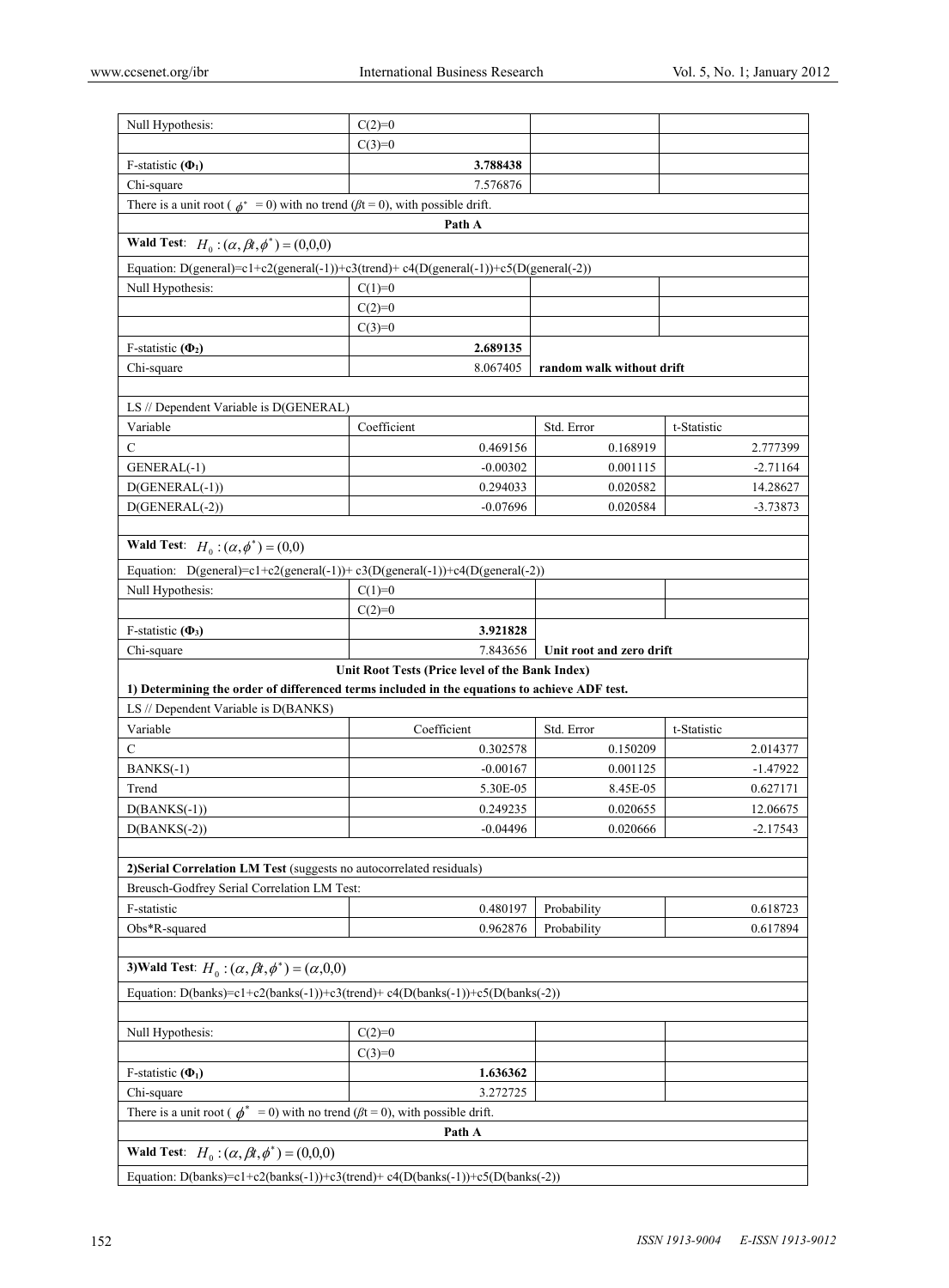| Null Hypothesis:                                                                               | $C(1)=0$                                             |                           |             |  |  |
|------------------------------------------------------------------------------------------------|------------------------------------------------------|---------------------------|-------------|--|--|
|                                                                                                | $C(2)=0$                                             |                           |             |  |  |
|                                                                                                | $C(3)=0$                                             |                           |             |  |  |
| F-statistic $(\Phi_2)$                                                                         | 1.692606                                             |                           |             |  |  |
| Chi-square                                                                                     | 5.077818                                             | random walk without drift |             |  |  |
|                                                                                                |                                                      |                           |             |  |  |
| LS // Dependent Variable is D(BANKS)                                                           |                                                      |                           |             |  |  |
| Variable                                                                                       | Coefficient                                          | Std. Error                | t-Statistic |  |  |
| С                                                                                              | 0.469156                                             | 0.168919                  | 2.777399    |  |  |
| $BANKS(-1)$                                                                                    | $-0.00302$                                           | 0.001115                  | $-2.71164$  |  |  |
| $D(BANKS(-1))$                                                                                 | 0.294033                                             | 0.020582                  | 14.28627    |  |  |
| $D(BANKS(-2))$                                                                                 | $-0.07696$                                           | 0.020584                  | $-3.73873$  |  |  |
|                                                                                                |                                                      |                           |             |  |  |
| <b>Wald Test:</b> $H_0$ : $(\alpha, \phi^*)$ = (0,0)                                           |                                                      |                           |             |  |  |
| Equation: D(banks)=c1+c2(banks(-1))+c3(D(banks(-1))+c4(D(banks(-2))                            |                                                      |                           |             |  |  |
| Null Hypothesis:                                                                               | $C(1)=0$                                             |                           |             |  |  |
|                                                                                                | $C(2)=0$                                             |                           |             |  |  |
| F-statistic $(\Phi_3)$                                                                         | 2.342845                                             |                           |             |  |  |
| Chi-square                                                                                     | 4.68569                                              | Unit root and zero drift  |             |  |  |
|                                                                                                | Unit Root Tests (Price level of the Insurance Index) |                           |             |  |  |
| 1) Determining the order of differenced terms included in the equations to achieve ADF test.   |                                                      |                           |             |  |  |
| LS // Dependent Variable is D(INSURANCE)                                                       |                                                      |                           |             |  |  |
| Variable                                                                                       | Coefficient                                          | Std. Error                | t-Statistic |  |  |
| C                                                                                              | 0.448257                                             | 0.172104                  | 2.604575    |  |  |
| <b>INSURANCE(-1)</b>                                                                           | $-0.00297$                                           | 0.001195                  | $-2.48546$  |  |  |
| Trend                                                                                          | $-4.19E-05$                                          | 2.76E-05                  | $-1.51614$  |  |  |
| $D(INSURALCE(-1))$                                                                             | 0.193639                                             | 0.02066                   | 9.372631    |  |  |
| D(INSURANCE(-2))                                                                               | $-0.03199$                                           | 0.021025                  | $-1.5213$   |  |  |
| D(INSURANCE(-3))                                                                               | 0.035181                                             | 0.021055                  | 1.670919    |  |  |
| D(INSURANCE(-4))                                                                               | 0.032545                                             | 0.020683                  | 1.57352     |  |  |
| 2) Serial Correlation LM Test (suggests no autocorrelated residuals)                           |                                                      |                           |             |  |  |
| Breusch-Godfrey Serial Correlation LM Test:                                                    |                                                      |                           |             |  |  |
| F-statistic                                                                                    | 1.486782                                             | Probability               | 0.226313    |  |  |
| $Obs*R$ -squared                                                                               | 2.981238                                             | Probability               | 0.225233    |  |  |
|                                                                                                |                                                      |                           |             |  |  |
| 3) Wald Test: $H_0$ : $(\alpha, \beta t, \phi^*)$ = $(\alpha, 0, 0)$                           |                                                      |                           |             |  |  |
| Equation: D(insurance)=c1+c2(insurance(-1))+c3(trend)+c4(D(insurance(-1))+c5(D(insurance(-2))+ |                                                      |                           |             |  |  |
| $c6(D(insurance(-3)) + c7(D(insurance(-4)))$                                                   |                                                      |                           |             |  |  |
| Null Hypothesis:                                                                               | $C(2)=0$                                             |                           |             |  |  |
|                                                                                                | $C(3)=0$                                             |                           |             |  |  |
| F-statistic $(\Phi_1)$                                                                         | 3.230248                                             |                           |             |  |  |
| Chi-square                                                                                     | 6.460497                                             |                           |             |  |  |
| There is a unit root ( $\phi^* = 0$ ) with no trend ( $\beta t = 0$ ), with possible drift.    |                                                      |                           |             |  |  |
|                                                                                                | Path A                                               |                           |             |  |  |
| <b>Wald Test:</b> $H_0: (\alpha, \beta t, \phi^*) = (0, 0, 0)$                                 |                                                      |                           |             |  |  |
| Equation: D(insurance)=c1+c2(insurance(-1))+c3(trend)+c4(D(insurance(-1))+c5(D(insurance(-2))+ |                                                      |                           |             |  |  |
| $c6(D(insurance(-3)) + c7(D(insurance(-4)))$                                                   |                                                      |                           |             |  |  |
| Null Hypothesis:                                                                               | $C(1)=0$                                             |                           |             |  |  |
|                                                                                                | $C(2)=0$                                             |                           |             |  |  |
|                                                                                                | $C(3)=0$                                             |                           |             |  |  |
| F-statistic $(\Phi_2)$                                                                         | 2.356554                                             |                           |             |  |  |
| Chi-square                                                                                     | 7.069662                                             | random walk without drift |             |  |  |
| LS // Dependent Variable is D(INSURANCE)                                                       |                                                      |                           |             |  |  |
| Variable                                                                                       | Coefficient                                          | Std. Error                | t-Statistic |  |  |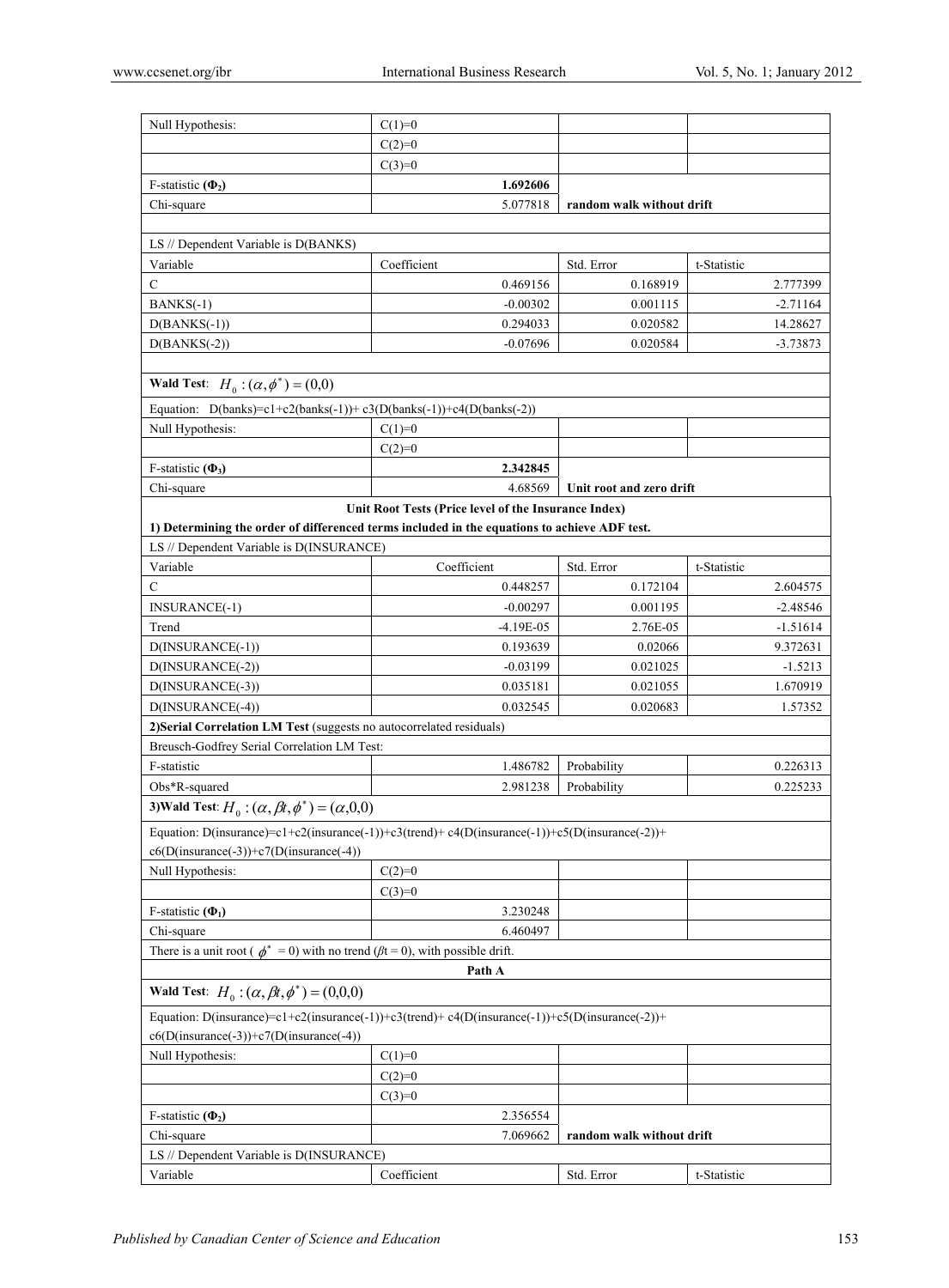| C                                                                                            | 0.301301                                            | 0.142253                 | 2.118064     |
|----------------------------------------------------------------------------------------------|-----------------------------------------------------|--------------------------|--------------|
| INSURANCE(-1)                                                                                | $-0.00222$                                          | 0.001087                 | $-2.03949$   |
| D(INSURANCE(-1))                                                                             | 0.193852                                            | 0.020665                 | 9.380557     |
| $D(INSURANCE(-2))$                                                                           | $-0.03192$                                          | 0.021031                 | $-1.51788$   |
| D(INSURANCE(-3))                                                                             | 0.035343                                            | 0.02106                  | 1.67817      |
| D(INSURANCE(-4))                                                                             | 0.032725                                            | 0.020688                 | 1.581806     |
| <b>Wald Test:</b> $H_0: (\alpha, \phi^*) = (0,0)$                                            |                                                     |                          |              |
| Equation: D(insurance)=c1+c2(insurance(-1))+c3(D(insurance(-1))+c4(D(insurance(-2))          |                                                     |                          |              |
| Null Hypothesis:                                                                             | $C(1)=0$                                            |                          |              |
|                                                                                              | $C(2)=0$                                            |                          |              |
| F-statistic $(\Phi_3)$                                                                       | 2.384168                                            |                          |              |
| Chi-square                                                                                   | 4.768335                                            | Unit root and zero drift |              |
|                                                                                              | Unit Root Tests (Price level of the Industry Index) |                          |              |
| 1) Determining the order of differenced terms included in the equations to achieve ADF test. |                                                     |                          |              |
| LS // Dependent Variable is D(INDUSTRY)                                                      |                                                     |                          |              |
| Variable                                                                                     | Coefficient                                         | Std. Error               | t-Statistic  |
| C                                                                                            | 0.730324                                            | 0.209701                 | 3.482685**   |
| INDUSTRY(-1)                                                                                 | $-0.00455$                                          | 0.001364                 | -3.33469**   |
| Trend                                                                                        | $-0.00019$                                          | 5.28E-05                 | $-3.59985**$ |
| $D(INDUSTRY(-1))$                                                                            | 0.266808                                            | 0.020582                 | 12.96337     |
| $D(INDUSTRY(-2))$                                                                            | $-0.06763$                                          | 0.020585                 | $-3.28516$   |
|                                                                                              |                                                     |                          |              |
| 2) Serial Correlation LM Test (suggests no autocorrelated residuals)                         |                                                     |                          |              |
| Breusch-Godfrey Serial Correlation LM Test:                                                  |                                                     |                          |              |
| F-statistic                                                                                  | 0.805247                                            | Probability              | 0.447101     |
| Obs*R-squared                                                                                | 1.614208                                            | Probability              | 0.446148     |
|                                                                                              |                                                     |                          |              |
| 3) Wald Test: $H_0: (\alpha, \beta t, \phi^*) = (\alpha, 0, 0)$                              |                                                     |                          |              |
| Equation: D(industry)=c1+c2(industry(-1))+c3(trend)+c4(D(industry(-1))+c5(D(industry(-2))    |                                                     |                          |              |
| Null Hypothesis:                                                                             | $C(2)=0$                                            |                          |              |
|                                                                                              | $C(3)=0$                                            |                          |              |
| F-statistic $(\Phi_1)$                                                                       | 6.713993                                            |                          |              |
| Chi-square                                                                                   | 13.42799                                            |                          |              |
|                                                                                              | Path B                                              |                          |              |
| The series is stationary with time trend and intercept.                                      |                                                     |                          |              |
|                                                                                              | Unit Root Tests (Price level of the Service Index)  |                          |              |
| 1) Determining the order of differenced terms included in the equations to achieve ADF test. |                                                     |                          |              |
| LS // Dependent Variable is D(INDUSTRY)                                                      |                                                     |                          |              |
|                                                                                              |                                                     |                          |              |
| Variable                                                                                     | Coefficient                                         | Std. Error               | t-Statistic  |
| C                                                                                            | 1.144109                                            | 0.273537                 | 4.182647**   |
| SERVICES(-1)                                                                                 | $-0.0075$                                           | 0.001834                 | -4.08991**   |
| Trend                                                                                        | $-0.0002$                                           | 5.15E-05                 | $-3.84709**$ |
| $D(SERVICES(-1))$                                                                            | 0.215842                                            | 0.020117                 | 10.72925     |
|                                                                                              |                                                     |                          |              |
| 2) Serial Correlation LM Test (suggests no autocorrelated residuals)                         |                                                     |                          |              |
| Breusch-Godfrey Serial Correlation LM Test:                                                  |                                                     |                          |              |
| F-statistic                                                                                  | 0.17191                                             | Probability              | 0.842066     |
| Obs*R-squared                                                                                | 0.344651                                            | Probability              | 0.841705     |
|                                                                                              |                                                     |                          |              |
| 3) Wald Test: $H_0$ : $(\alpha, \beta t, \phi^*)$ = $(\alpha, 0, 0)$                         |                                                     |                          |              |
| Equation: D(industry)=c1+c2(services(-1))+c3(trend)+c4(D(services(-1))+c5(D(services(-2))    |                                                     |                          |              |
| Null Hypothesis:                                                                             | $C(2)=0$                                            |                          |              |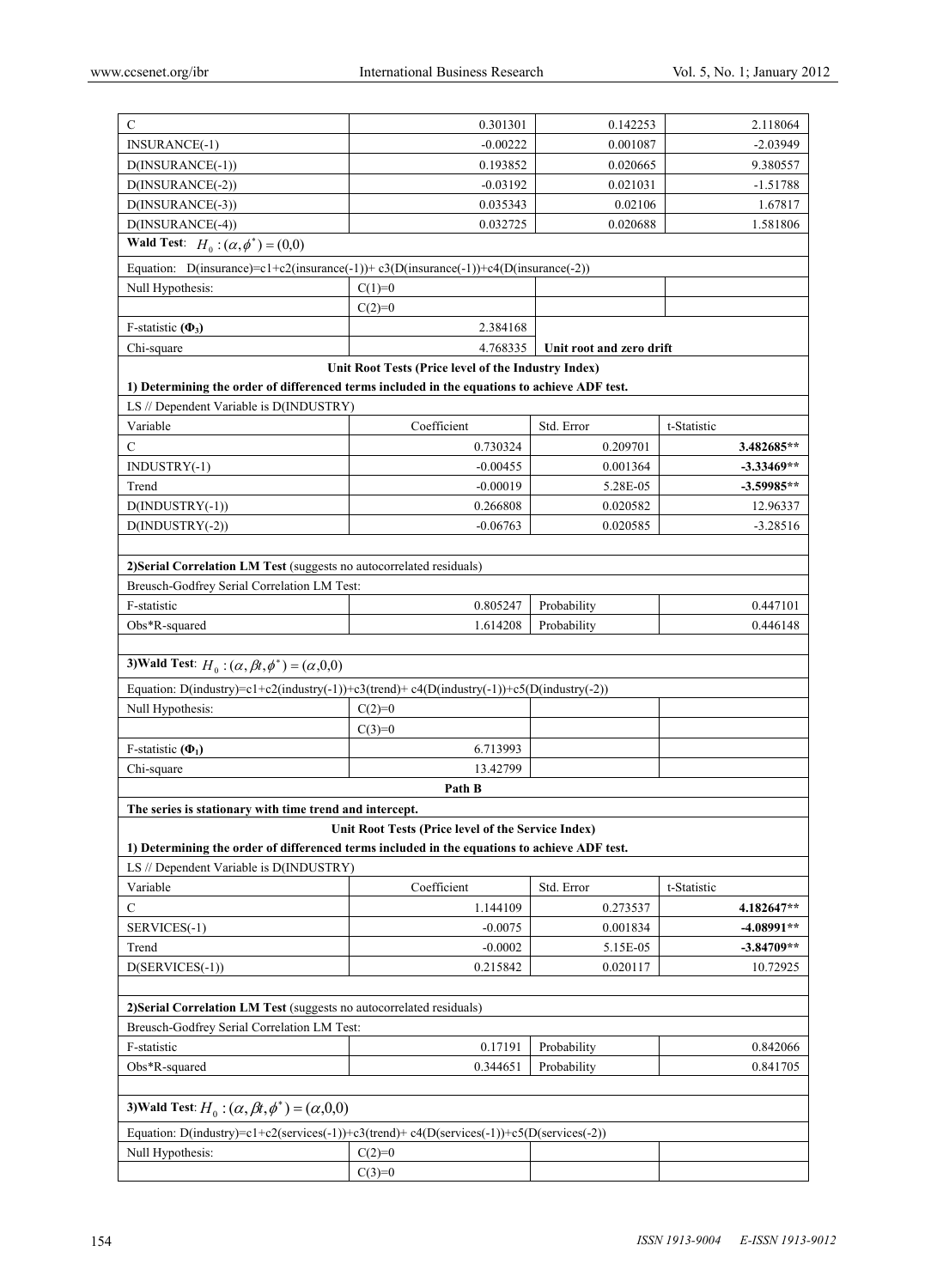| F-statistic $(\Phi_1)$ | 8.905464 |  |  |  |
|------------------------|----------|--|--|--|
| Chi-square             | 17.81093 |  |  |  |
| Path B                 |          |  |  |  |

**The series is stationary with time trend and intercept.** 

# Table 4. Unit Root Tests (Returns of General Index)

| 1) Determining the order of differenced terms included in the equations to achieve ADF test. |                                                                                                   |             |          |             |              |
|----------------------------------------------------------------------------------------------|---------------------------------------------------------------------------------------------------|-------------|----------|-------------|--------------|
| LS // Dependent Variable is D(RGENERAL)                                                      |                                                                                                   |             |          |             |              |
| Variable                                                                                     | Coefficient                                                                                       | Std. Error  |          | t-Statistic |              |
| C                                                                                            | 0.000547                                                                                          |             | 0.000273 |             | $2.006365**$ |
| RGENERAL(-1)                                                                                 | $-0.78204$                                                                                        |             | 0.025019 |             | $-31.2576**$ |
| Trend                                                                                        | $-3.63E-07$                                                                                       |             | 2.01E-07 |             | $-1.80688$   |
| D(RGENERAL(-1))                                                                              | 0.063881                                                                                          |             | 0.020634 |             | 3.095963     |
|                                                                                              |                                                                                                   |             |          |             |              |
| 2) Serial Correlation LM Test (suggests no autocorrelated residuals)                         |                                                                                                   |             |          |             |              |
| Breusch-Godfrey Serial Correlation LM Test:                                                  |                                                                                                   |             |          |             |              |
| F-statistic                                                                                  | 0.268087                                                                                          | Probability |          |             | 0.764865     |
| Obs*R-squared                                                                                | 0.537428                                                                                          | Probability |          |             | 0.764362     |
|                                                                                              |                                                                                                   |             |          |             |              |
| 3) Wald Test: $H_0: (\alpha, \beta t, \phi^*) = (\alpha, 0, 0)$                              |                                                                                                   |             |          |             |              |
| Equation: D(rgeneral)= $c1+c2$ (rgeneral(-1))+ $c3$ (trend)+ $c4(D$ (rgeneral(-1))           |                                                                                                   |             |          |             |              |
| Null Hypothesis:                                                                             | $C(2)=0$                                                                                          |             |          |             |              |
|                                                                                              | $C(3)=0$                                                                                          |             |          |             |              |
| F-statistic $(\Phi_1)$                                                                       | 488.5179                                                                                          |             |          |             |              |
| Chi-square                                                                                   | 977.0358                                                                                          |             |          |             |              |
|                                                                                              | Path B                                                                                            |             |          |             |              |
| The series is stationary with intercept and without time trend.                              |                                                                                                   |             |          |             |              |
|                                                                                              | <b>Unit Root Tests (Returns of Bank Index)</b>                                                    |             |          |             |              |
| 1) Determining the order of differenced terms included in the equations to achieve ADF test. |                                                                                                   |             |          |             |              |
| LS // Dependent Variable is D(RBANKS)                                                        |                                                                                                   |             |          |             |              |
| Variable                                                                                     | Coefficient                                                                                       | Std. Error  |          | t-Statistic |              |
| С                                                                                            | 0.000703                                                                                          |             | 0.000332 |             | 2.115362**   |
| RBANKS(-1)                                                                                   | $-0.80164$                                                                                        |             | 0.025702 |             | $-31.1895**$ |
| Trend                                                                                        | $-3.59E-07$                                                                                       |             | 2.45E-07 |             | $-1.46465$   |
| $D(RBANKS(-1))$                                                                              | 0.036264                                                                                          |             | 0.020664 |             | 1.754988     |
| 2) Serial Correlation LM Test (suggests no autocorrelated residuals)                         |                                                                                                   |             |          |             |              |
| Breusch-Godfrey Serial Correlation LM Test:                                                  |                                                                                                   |             |          |             |              |
| F-statistic                                                                                  | 0.60309                                                                                           | Probability |          |             | 0.547204     |
| Obs*R-squared                                                                                | 1.208652                                                                                          | Probability |          |             | 0.546442     |
|                                                                                              |                                                                                                   |             |          |             |              |
| 3) Wald Test: $H_0: (\alpha, \beta t, \phi^*) = (\alpha, 0, 0)$                              |                                                                                                   |             |          |             |              |
|                                                                                              |                                                                                                   |             |          |             |              |
| Equation: D(rbanks)=c1+c2(rbanks(-1))+c3(trend)+c4(D(rbanks(-1))                             |                                                                                                   |             |          |             |              |
| Null Hypothesis:                                                                             | $C(2)=0$                                                                                          |             |          |             |              |
| F-statistic $(\Phi_1)$                                                                       | $C(3)=0$<br>486.3935                                                                              |             |          |             |              |
| Chi-square                                                                                   | 972.787                                                                                           |             |          |             |              |
|                                                                                              | Path B                                                                                            |             |          |             |              |
| The series is stationary with intercept and without time trend.                              |                                                                                                   |             |          |             |              |
|                                                                                              | Unit Root Tests (Returns of Insurance Index)                                                      |             |          |             |              |
| 1) Determining the order of differenced terms included in the equations to achieve ADF test. |                                                                                                   |             |          |             |              |
| LS // Dependent Variable is D(RINSURANCE)                                                    |                                                                                                   |             |          |             |              |
| Variable                                                                                     | Coefficient                                                                                       | Std. Error  |          | t-Statistic |              |
| С                                                                                            | 0.000237                                                                                          |             | 0.000242 |             | 0.981456     |
| RINSURANCE(-1)                                                                               | $-0.76734$                                                                                        |             | 0.031085 |             | $-24.6849**$ |
| Trend                                                                                        | $-1.11E-07$                                                                                       |             | 1.78E-07 |             | $-0.62428$   |
| D(RINSURANCE(-1))                                                                            | $-0.03411$                                                                                        |             | 0.026463 |             | $-1.28897$   |
| D(RINSURANCE(-2))                                                                            | $-0.05631$                                                                                        |             | 0.020663 |             | $-2.72521$   |
|                                                                                              |                                                                                                   |             |          |             |              |
| 2) Serial Correlation LM Test (suggests no autocorrelated residuals)                         |                                                                                                   |             |          |             |              |
| Breusch-Godfrey Serial Correlation LM Test:                                                  |                                                                                                   |             |          |             |              |
| F-statistic                                                                                  | 1.284342                                                                                          | Probability |          |             | 0.277028     |
| Obs*R-squared                                                                                | 2.573553                                                                                          | Probability |          |             | 0.27616      |
|                                                                                              |                                                                                                   |             |          |             |              |
| 3) Wald Test: $H_0$ : $(\alpha, \beta t, \phi^*)$ = $(\alpha, 0, 0)$                         |                                                                                                   |             |          |             |              |
|                                                                                              | Equation: D(rinsurance)=c1+c2(rinsurance(-1))+c3(trend)+c4(D(rinsurance(-1))+c5(D(rinsurance(-2)) |             |          |             |              |